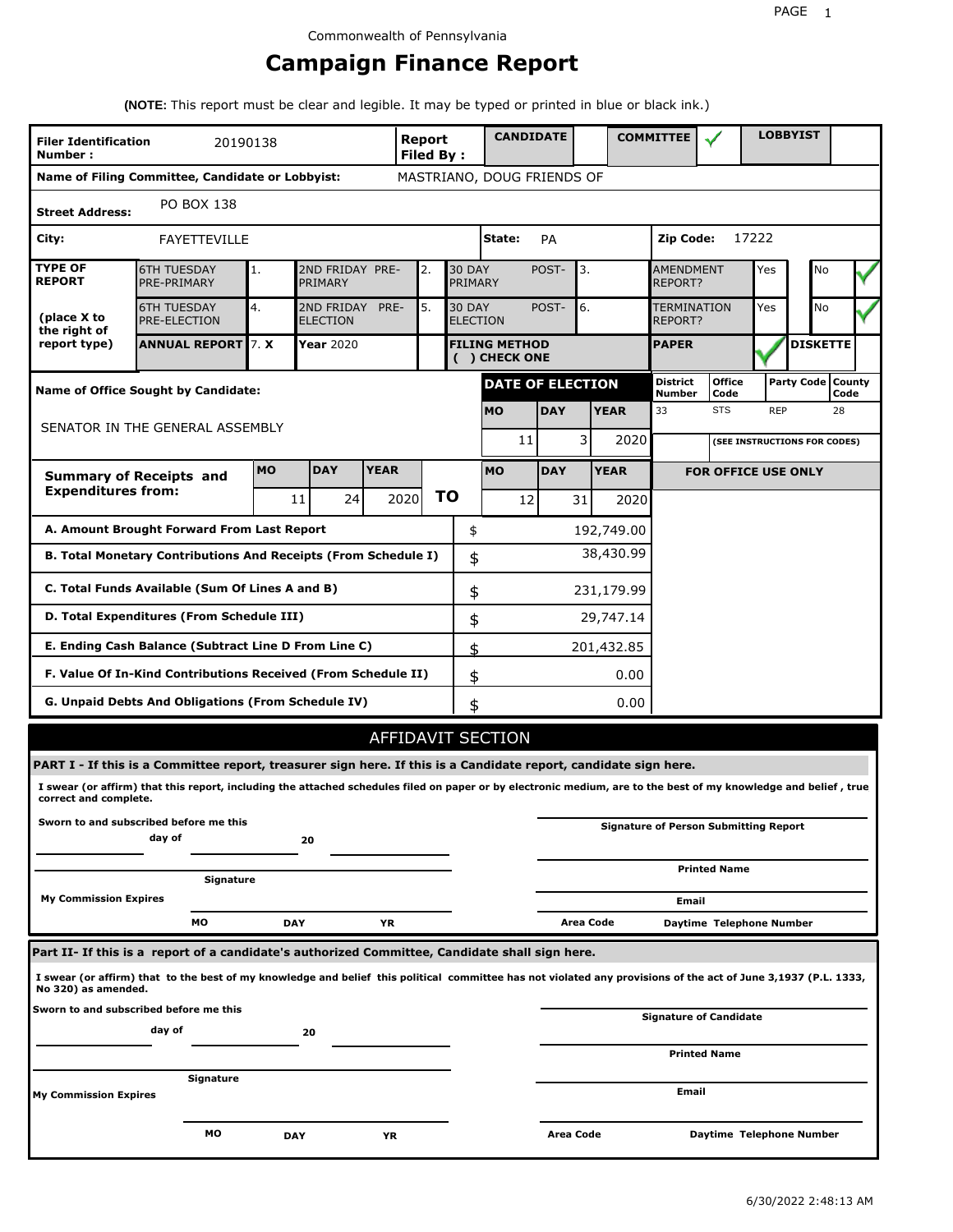# **SCHEDULE I CONTRIBUTIONS AND RECEIPTS**

**Detailed Summary Page**

| <b>Name of Filing Committee or Candidate</b>                                                                                                                                                | <b>Reporting Period</b> |                  |                 |
|---------------------------------------------------------------------------------------------------------------------------------------------------------------------------------------------|-------------------------|------------------|-----------------|
| MASTRIANO, DOUG FRIENDS OF                                                                                                                                                                  | From:                   | $11/24/2020$ To: | 12/31/2020      |
| 1. Unitemized Contributions Received - \$50.00 or Less Per Contributor                                                                                                                      |                         |                  |                 |
| <b>TOTAL for the Reporting Period</b>                                                                                                                                                       |                         | (1)              | \$<br>22,873.97 |
| 2. Contributions Received - \$50.01 To \$250.00 (From Part A and Part B)                                                                                                                    |                         |                  |                 |
| <b>Contributions Received From Political Committees (Part A)</b>                                                                                                                            |                         |                  | \$<br>0.00      |
| All Other Contributions (Part B)                                                                                                                                                            |                         |                  | \$<br>12,557.02 |
| <b>TOTAL for the Reporting Period</b>                                                                                                                                                       |                         | (2)              | \$<br>12,557.02 |
| 3. Contributions Received Over \$250.00 (From Part C and Part D)                                                                                                                            |                         |                  |                 |
|                                                                                                                                                                                             |                         |                  | \$              |
| <b>Contributions Received From Political Committees (Part C)</b>                                                                                                                            |                         |                  | 500.00          |
| All Other Contributions (Part D)                                                                                                                                                            |                         |                  | \$<br>2,500.00  |
| <b>TOTAL for the Reporting Period</b>                                                                                                                                                       |                         | (3)              | \$<br>3,000.00  |
| 4. Other Receipts, Refunds, Interest Earned, Returned Checks, Etc. (From Part E)                                                                                                            |                         |                  |                 |
| <b>TOTAL for the Reporting Period</b>                                                                                                                                                       |                         | (4)              | \$<br>0.00      |
|                                                                                                                                                                                             |                         |                  |                 |
| Total Monetary Contributions and Receipts During this Reporting Period (Add and enter amount<br>totals from Boxes 1,2,3 and 4; also enter this amount on Page1, Report Cover Page, Item B.) |                         |                  | \$<br>38,430.99 |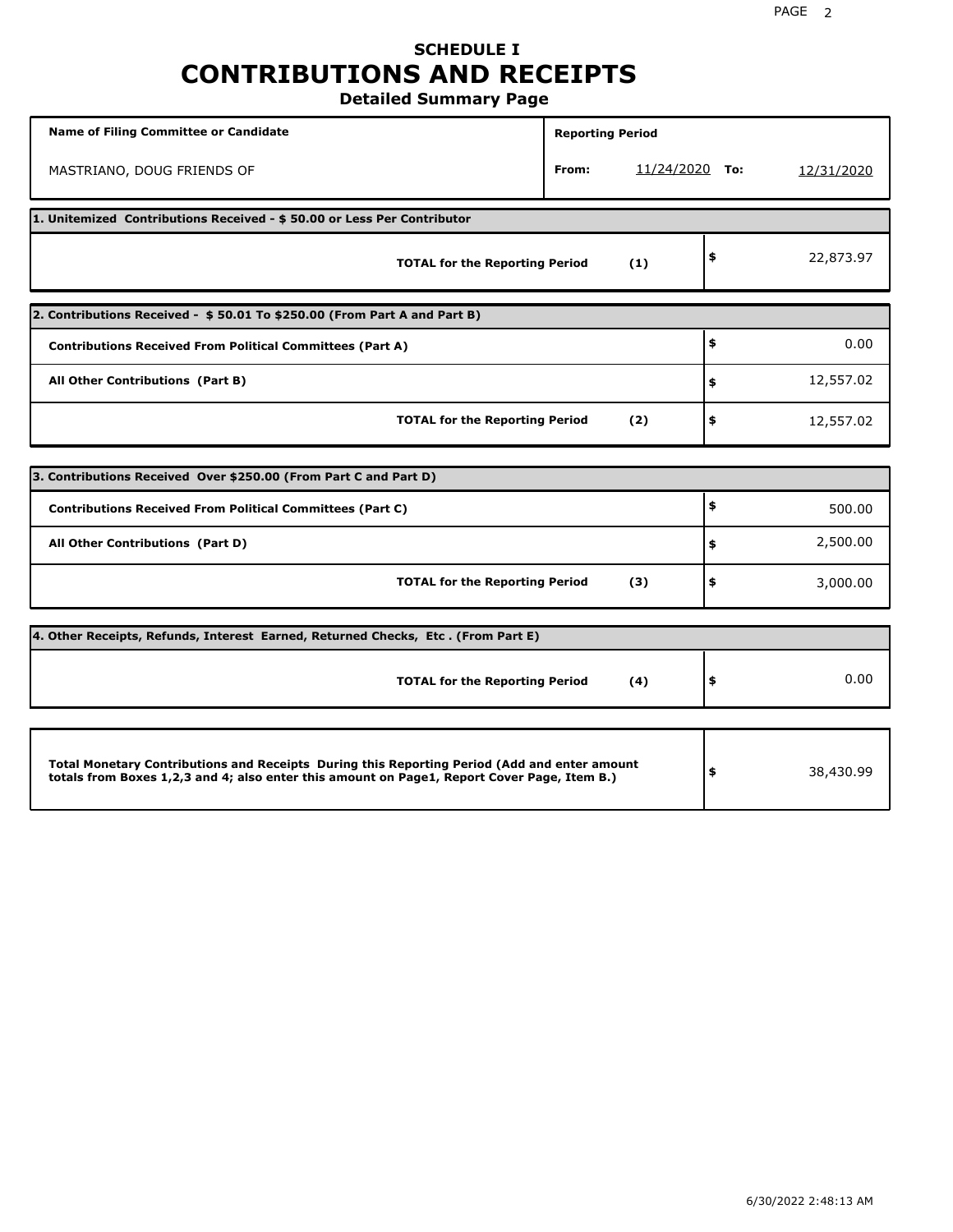## **PART A CONTRIBUTIONS RECEIVED FROM POLITICAL COMMITTEES**

**\$50.01 TO \$250.00**

 **Use this Part to itemize only contributions received from political committees with an aggregate value from \$50.01 to \$250.00 in the reporting period.**

| Name of Filing Committee or Candidate      |                                                                              |                   | <b>Reporting Period</b> |             |             |     |                   |
|--------------------------------------------|------------------------------------------------------------------------------|-------------------|-------------------------|-------------|-------------|-----|-------------------|
|                                            |                                                                              |                   | From:                   |             | To:         |     |                   |
|                                            |                                                                              |                   |                         | <b>DATE</b> |             |     | <b>AMOUNT</b>     |
| <b>Full Name of Contributing Committee</b> |                                                                              |                   | <b>MO</b>               | <b>DAY</b>  | <b>YEAR</b> |     |                   |
| <b>Mailing Address</b>                     |                                                                              |                   |                         |             |             | \$  | 0.00              |
| City                                       | <b>State</b>                                                                 | Zip Code (Plus 4) |                         |             |             |     |                   |
|                                            |                                                                              |                   |                         |             |             |     | <b>PAGE TOTAL</b> |
|                                            | Enter Grand Total of Part A on Schedule I, Detailed Summary Page, Section 2. |                   |                         |             |             | ∣\$ | 0.00              |

**Enter Grand Total of Part A on Schedule I, Detailed Summary Page, Section 2.**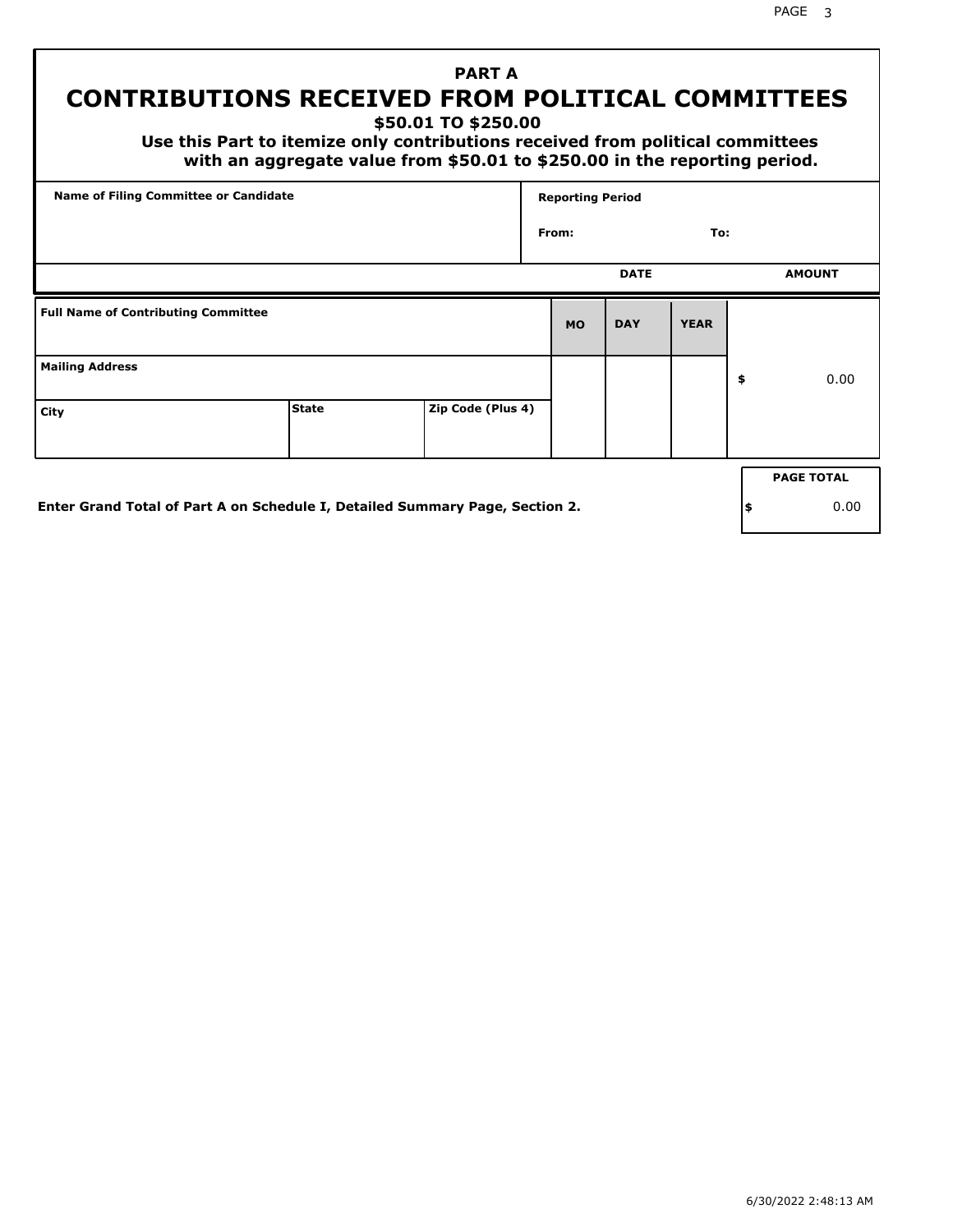|                                                        |                    | <b>PART B</b><br><b>ALL OTHER CONTRIBUTIONS</b><br>\$50.01 TO \$250.00<br>Use this Part to itemize all other contributions with an aggregate value from<br>\$50.01 to \$250.00 in the reporting period.<br>(Exclude contributions from political committees reported in Part A) |                         |             |                |               |
|--------------------------------------------------------|--------------------|---------------------------------------------------------------------------------------------------------------------------------------------------------------------------------------------------------------------------------------------------------------------------------|-------------------------|-------------|----------------|---------------|
| Name of Filing Committee or Candidate                  |                    |                                                                                                                                                                                                                                                                                 | <b>Reporting Period</b> |             |                |               |
| MASTRIANO, DOUG FRIENDS OF                             |                    |                                                                                                                                                                                                                                                                                 | From:                   |             | 11/24/2020 To: | 12/31/2020    |
|                                                        |                    |                                                                                                                                                                                                                                                                                 |                         | <b>DATE</b> |                | <b>AMOUNT</b> |
| <b>Full Name of Contributor</b><br>FORD, REBECCA       |                    |                                                                                                                                                                                                                                                                                 | <b>MO</b>               | <b>DAY</b>  | <b>YEAR</b>    |               |
| <b>Mailing Address</b><br>8230 NORTH VALLEY ROAD       |                    |                                                                                                                                                                                                                                                                                 |                         |             |                | \$<br>100.00  |
| City<br><b>WELLS TANNERY</b>                           | <b>State</b>       | Zip Code (Plus 4)                                                                                                                                                                                                                                                               | 11                      | 24          | 2020           |               |
|                                                        | PA                 | 16691                                                                                                                                                                                                                                                                           |                         |             |                |               |
| <b>Full Name of Contributor</b><br>FERNANDEZ, FRANK    |                    |                                                                                                                                                                                                                                                                                 | <b>MO</b>               | <b>DAY</b>  | <b>YEAR</b>    |               |
| <b>Mailing Address</b><br>125 POTTIGER COURT           |                    |                                                                                                                                                                                                                                                                                 |                         |             |                | \$<br>50.00   |
| City<br><b>ROSEVILLE</b>                               | <b>State</b><br>CA | Zip Code (Plus 4)<br>95747                                                                                                                                                                                                                                                      | 11                      | 26          | 2020           |               |
| <b>Full Name of Contributor</b><br>WEAVER, NADINE      |                    |                                                                                                                                                                                                                                                                                 | <b>MO</b>               | <b>DAY</b>  | <b>YEAR</b>    |               |
| <b>Mailing Address</b><br>736 GAULT ROAD               |                    |                                                                                                                                                                                                                                                                                 |                         |             |                | 50.00<br>≯    |
| <b>City</b><br><b>NARVON</b>                           | <b>State</b>       | Zip Code (Plus 4)                                                                                                                                                                                                                                                               | 11                      | 27          | 2020           |               |
|                                                        | PA                 | 17555                                                                                                                                                                                                                                                                           |                         |             |                |               |
| <b>Full Name of Contributor</b><br>MCWILLIAMS, YOLANDA |                    |                                                                                                                                                                                                                                                                                 | <b>MO</b>               | <b>DAY</b>  | <b>YEAR</b>    |               |
| <b>Mailing Address</b><br>1565 RED BRUSH ROAD          |                    |                                                                                                                                                                                                                                                                                 |                         |             |                | \$<br>100.00  |
| City<br><b>TIONESTA</b>                                | <b>State</b><br>PA | Zip Code (Plus 4)<br>16353                                                                                                                                                                                                                                                      | 11                      | 27          | 2020           |               |
| <b>Full Name of Contributor</b><br>MCWILLIAMS, YOLANDA |                    |                                                                                                                                                                                                                                                                                 | <b>MO</b>               | <b>DAY</b>  | <b>YEAR</b>    |               |
| <b>Mailing Address</b><br>1565 RED BRUSH ROAD          |                    |                                                                                                                                                                                                                                                                                 |                         |             |                | \$<br>100.00  |
| City<br><b>TIONESTA</b>                                | <b>State</b><br>PA | Zip Code (Plus 4)<br>16353                                                                                                                                                                                                                                                      | 12                      | 19          | 2020           |               |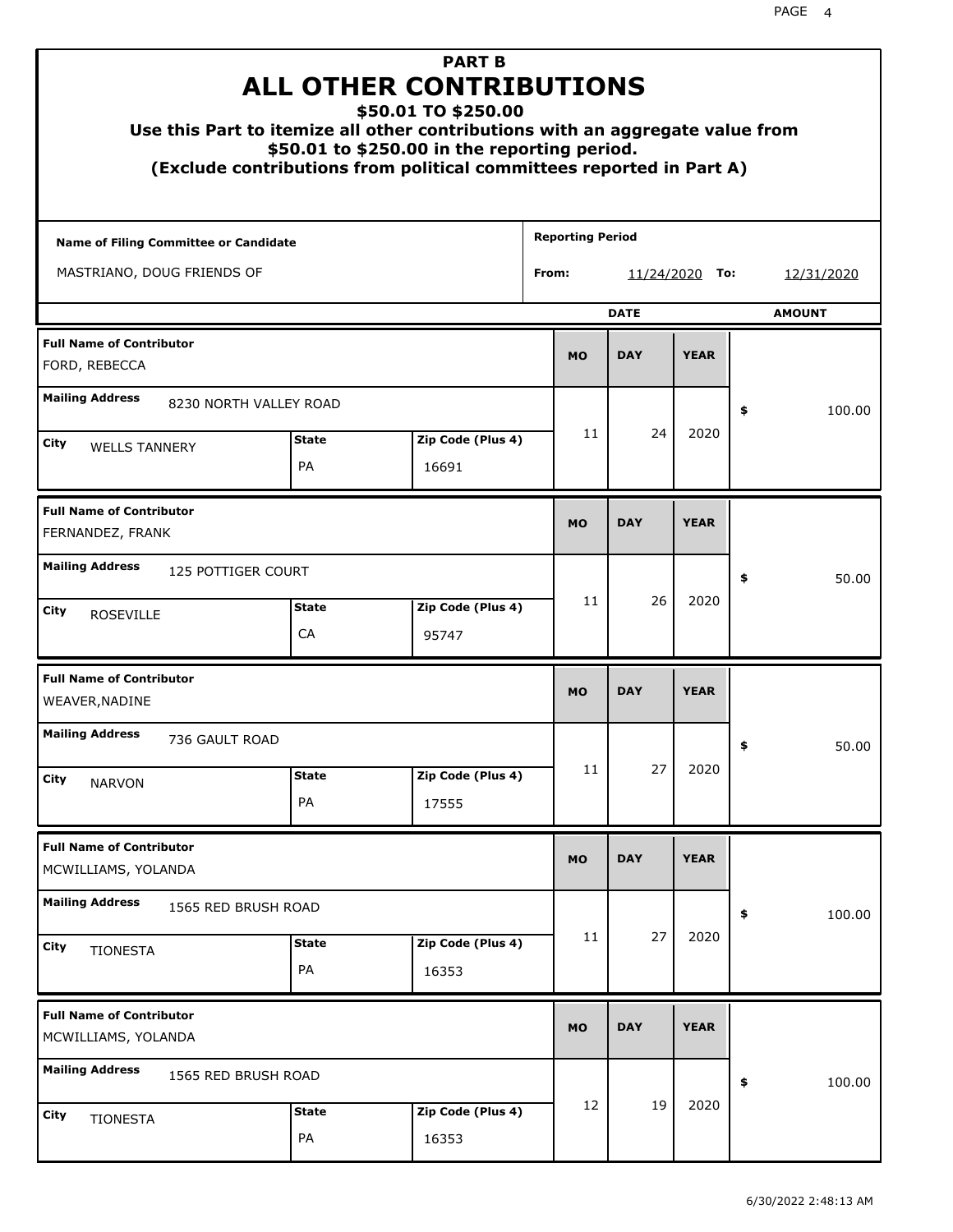| <b>Full Name of Contributor</b><br>ROWE, LISHA           |                         |                    |                            | <b>MO</b> | <b>DAY</b> | <b>YEAR</b> |              |
|----------------------------------------------------------|-------------------------|--------------------|----------------------------|-----------|------------|-------------|--------------|
| <b>Mailing Address</b>                                   | 2 HOLLY LN              |                    |                            |           |            |             | \$<br>50.00  |
| <b>City</b><br><b>MOHNTON</b>                            |                         | <b>State</b><br>PA | Zip Code (Plus 4)<br>19540 | 11        | 27         | 2020        |              |
| <b>Full Name of Contributor</b><br>COOK, KATHLEEN        |                         |                    |                            | <b>MO</b> | <b>DAY</b> | <b>YEAR</b> |              |
| <b>Mailing Address</b>                                   | 180 POPLAR ROAD         |                    |                            |           |            |             | \$<br>50.00  |
| <b>City</b><br><b>DILLSBURG</b>                          |                         | <b>State</b><br>PA | Zip Code (Plus 4)<br>17019 | 11        | 27         | 2020        |              |
| <b>Full Name of Contributor</b><br>PARNKRATZ, CYNTHIA    |                         |                    |                            | <b>MO</b> | <b>DAY</b> | <b>YEAR</b> |              |
| <b>Mailing Address</b><br><b>City</b><br><b>FRANKLIN</b> | 188 LYNMARANN LN        | <b>State</b><br>PA | Zip Code (Plus 4)<br>16323 | 11        | 27         | 2020        | \$<br>50.00  |
|                                                          |                         |                    |                            |           |            |             |              |
| <b>Full Name of Contributor</b><br>MURRY, DALE           |                         |                    |                            | <b>MO</b> | <b>DAY</b> | <b>YEAR</b> |              |
| <b>Mailing Address</b>                                   | 1286 WILLOW CREEK DRIVE |                    |                            |           |            |             | \$<br>100.00 |
| <b>City</b><br>MOUNT JOY                                 |                         | <b>State</b><br>PA | Zip Code (Plus 4)<br>17552 | 11        | 27         | 2020        |              |
| <b>Full Name of Contributor</b><br>PHILIPS, ANDREW       |                         |                    |                            | <b>MO</b> | <b>DAY</b> | <b>YEAR</b> |              |
| <b>Mailing Address</b>                                   | 204 CREAMERY ROAD       |                    |                            |           |            |             | \$<br>100.00 |
| City<br><b>ELVERSON</b>                                  |                         | <b>State</b><br>PA | Zip Code (Plus 4)<br>19520 | 11        | 27         | 2020        |              |
| <b>Full Name of Contributor</b><br>PHILIPS, ANDREW       |                         |                    |                            | <b>MO</b> | <b>DAY</b> | <b>YEAR</b> |              |
| <b>Mailing Address</b>                                   | 204 CREAMERY ROAD       |                    |                            |           |            |             | \$<br>100.00 |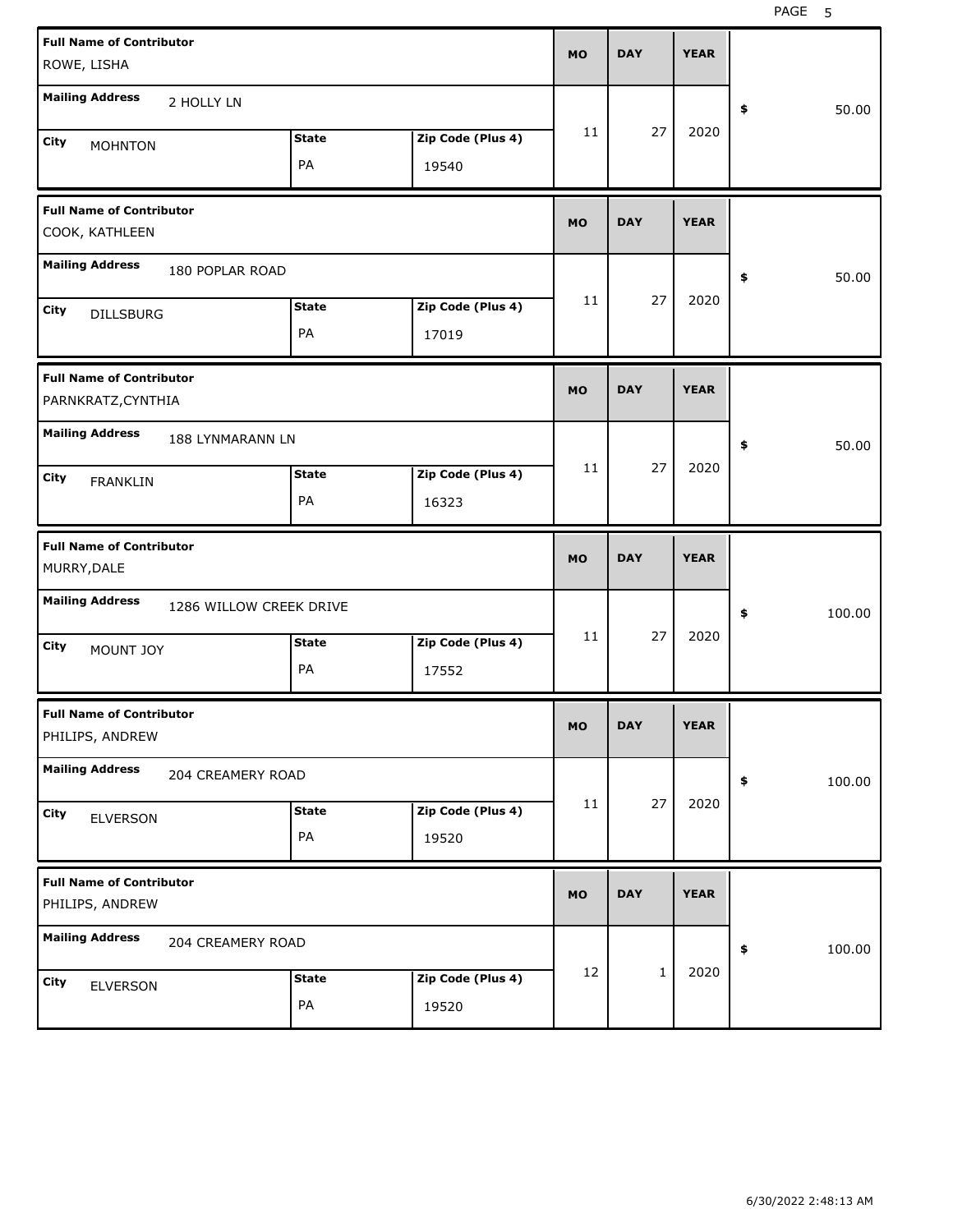| <b>Full Name of Contributor</b>                     |                      |                   | <b>MO</b> | <b>DAY</b> | <b>YEAR</b> |              |
|-----------------------------------------------------|----------------------|-------------------|-----------|------------|-------------|--------------|
| DONOVAN, ROBERT                                     |                      |                   |           |            |             |              |
| <b>Mailing Address</b>                              | 209 LOG CABIN ROAD   |                   |           |            |             | 50.00<br>\$  |
| City<br>NEWVILLE                                    | <b>State</b>         | Zip Code (Plus 4) | 11        | 27         | 2020        |              |
|                                                     | PA                   | 17241             |           |            |             |              |
| <b>Full Name of Contributor</b><br>OYLER, KIMBERLY  |                      |                   | <b>MO</b> | <b>DAY</b> | <b>YEAR</b> |              |
| <b>Mailing Address</b><br>3462 U.S. 40              |                      |                   |           |            |             | 100.00<br>\$ |
| City<br>WASHINGTON                                  | <b>State</b>         | Zip Code (Plus 4) | 11        | 28         | 2020        |              |
|                                                     | PA                   | 15301             |           |            |             |              |
| <b>Full Name of Contributor</b><br>NACAR, SUZANNE   |                      |                   | <b>MO</b> | <b>DAY</b> | <b>YEAR</b> |              |
| <b>Mailing Address</b>                              | 56 DENVER AVE        |                   |           |            |             | 50.00<br>\$  |
| City<br><b>CRANSTON</b>                             | <b>State</b>         | Zip Code (Plus 4) | 11        | 28         | 2020        |              |
|                                                     | <b>RI</b>            | 02905             |           |            |             |              |
|                                                     |                      |                   |           |            |             |              |
| <b>Full Name of Contributor</b><br>RICHARDSON, JOHN |                      |                   | <b>MO</b> | <b>DAY</b> | <b>YEAR</b> |              |
| <b>Mailing Address</b>                              | 151 FEARRINGTON POST |                   |           |            |             | 50.00<br>\$  |
| City                                                | <b>State</b>         | Zip Code (Plus 4) | 11        | 28         | 2020        |              |
| PITTSBORO                                           | <b>NC</b>            | 27312             |           |            |             |              |
| <b>Full Name of Contributor</b><br>HOLDEN, MICHELE  |                      |                   | MO        | <b>DAY</b> | <b>YEAR</b> |              |
| <b>Mailing Address</b>                              | 5496 Mountain Road   |                   |           |            |             | 100.00<br>\$ |
| City                                                | <b>State</b>         | Zip Code (Plus 4) | 11        | 28         | 2020        |              |
| Chambersburg                                        | PA                   | 17202             |           |            |             |              |
| <b>Full Name of Contributor</b><br>MORGAN, BRADLEY  |                      |                   | <b>MO</b> | <b>DAY</b> | <b>YEAR</b> |              |
| <b>Mailing Address</b>                              | 153 FIELDSTONE DRIVE |                   |           |            |             | 50.00<br>\$  |
| City<br>CARLISLE                                    | <b>State</b>         | Zip Code (Plus 4) | 11        | 28         | 2020        |              |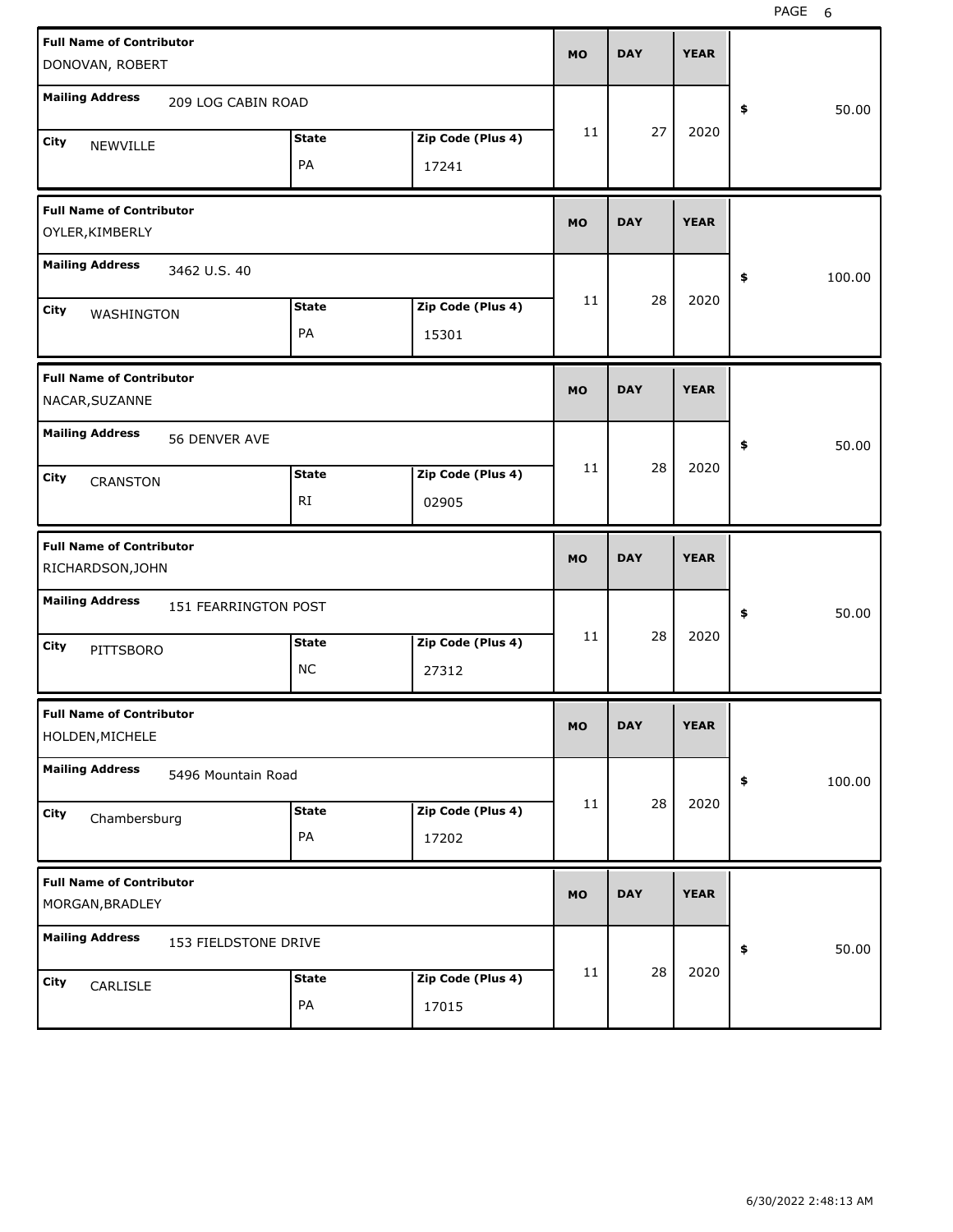| <b>Full Name of Contributor</b><br>MCCLAIN, CHRISTOPHER | <b>MO</b>                        | <b>DAY</b> | <b>YEAR</b> |              |
|---------------------------------------------------------|----------------------------------|------------|-------------|--------------|
| <b>Mailing Address</b><br>34 BUTTERNUT DRIVE            |                                  |            |             | \$<br>50.00  |
| <b>State</b><br>City<br><b>HATBORO</b><br>PA            | 11<br>Zip Code (Plus 4)<br>19040 | 28         | 2020        |              |
| <b>Full Name of Contributor</b><br>FAY, JOHN            | <b>MO</b>                        | <b>DAY</b> | <b>YEAR</b> |              |
| <b>Mailing Address</b><br>868 GETTYSBURG DRIVE          |                                  |            |             | 50.00<br>\$  |
| <b>State</b><br>City<br>LANSDALE<br>PA                  | 11<br>Zip Code (Plus 4)<br>19446 | 28         | 2020        |              |
| <b>Full Name of Contributor</b><br>THOMAS, MONICA       | <b>MO</b>                        | <b>DAY</b> | <b>YEAR</b> |              |
| <b>Mailing Address</b><br>208 TILLBROOK LANE            |                                  |            |             | 50.00<br>\$  |
| <b>State</b><br>City<br><b>HARRISON CITY</b><br>PA      | 11<br>Zip Code (Plus 4)<br>15636 | 29         | 2020        |              |
|                                                         |                                  |            |             |              |
| <b>Full Name of Contributor</b><br>BONCHA, ANNA         | <b>MO</b>                        | <b>DAY</b> | <b>YEAR</b> |              |
| <b>Mailing Address</b><br>267 LOOKOUT POINT DRIVE       |                                  |            |             | \$<br>100.00 |
| <b>State</b><br>City<br><b>OSPREY</b><br>FL             | 11<br>Zip Code (Plus 4)<br>34229 | 30         | 2020        |              |
| <b>Full Name of Contributor</b><br>RYDZEWSKI, DIANA     | MO                               | <b>DAY</b> | <b>YEAR</b> |              |
| <b>Mailing Address</b><br>136 KOHLERS HILL ROAD         |                                  |            |             | \$<br>250.00 |
| <b>State</b><br>City<br>KUTZTOWN<br>PA                  | 11<br>Zip Code (Plus 4)<br>19530 | 30         | 2020        |              |
| <b>Full Name of Contributor</b><br>HORST, ELLA          | <b>MO</b>                        | <b>DAY</b> | <b>YEAR</b> |              |
| <b>Mailing Address</b><br>1126 NORTH FRANKLIN STREET    | 11                               | 30         | 2020        | 125.00<br>\$ |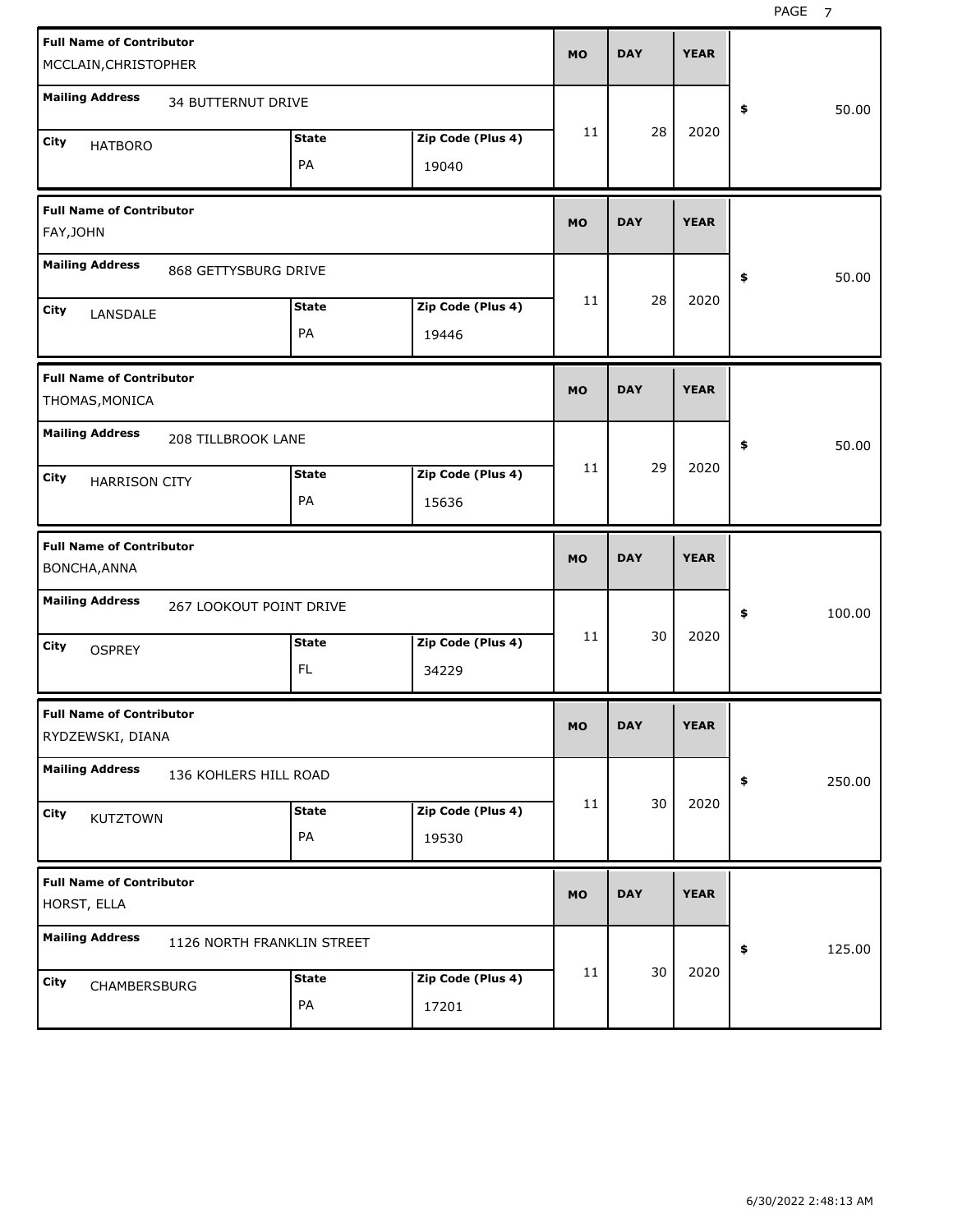| <b>Full Name of Contributor</b><br>HORST, ELLA        |                               |                            | <b>MO</b> | <b>DAY</b> | <b>YEAR</b> |              |
|-------------------------------------------------------|-------------------------------|----------------------------|-----------|------------|-------------|--------------|
| <b>Mailing Address</b><br>1126 NORTH FRANKLIN STREET  |                               |                            |           |            |             | \$<br>75.00  |
| City<br>CHAMBERSBURG                                  | <b>State</b><br>PA            | Zip Code (Plus 4)<br>17201 | 12        | 18         | 2020        |              |
| <b>Full Name of Contributor</b><br>MONDILLO, RITA     |                               |                            | <b>MO</b> | <b>DAY</b> | <b>YEAR</b> |              |
| <b>Mailing Address</b><br>628 JAMESTOWN AVENUE        |                               |                            |           |            |             | \$<br>50.00  |
| City<br>PHILADELPHIA                                  | <b>State</b><br>PA            | Zip Code (Plus 4)<br>19128 | 11        | 30         | 2020        |              |
| <b>Full Name of Contributor</b><br>GOLDHAHN, JENNIFER |                               |                            | <b>MO</b> | <b>DAY</b> | <b>YEAR</b> |              |
| <b>Mailing Address</b>                                | 3246 HUNTERSTOWN HAMPTON ROAD |                            |           |            |             | \$<br>100.00 |
| City<br>NEW OXFORD                                    | <b>State</b><br>PA            | Zip Code (Plus 4)<br>17350 | 11        | 30         | 2020        |              |
|                                                       |                               |                            |           |            |             |              |
| <b>Full Name of Contributor</b><br>OBERHEIM, MARK     |                               |                            | <b>MO</b> | <b>DAY</b> | <b>YEAR</b> |              |
| <b>Mailing Address</b><br>2601 WILMONT DRIVE          |                               |                            |           |            |             | \$<br>100.00 |
| City<br>MONTOURSVILLE                                 | <b>State</b><br>PA            | Zip Code (Plus 4)<br>17754 | 11        | 30         | 2020        |              |
| <b>Full Name of Contributor</b><br>WITKIN, JACK       |                               |                            | <b>MO</b> | <b>DAY</b> | <b>YEAR</b> |              |
| <b>Mailing Address</b><br>1535 HIGH STREET            |                               |                            |           |            |             | 50.00<br>\$  |
| City<br><b>BOULDER</b>                                | <b>State</b><br>CO            | Zip Code (Plus 4)<br>80304 | 12        | 7          | 2020        |              |
| <b>Full Name of Contributor</b><br>HUDMAN, FRANK      |                               |                            | <b>MO</b> | <b>DAY</b> | <b>YEAR</b> |              |
| <b>Mailing Address</b><br>937 EDGLEY ST               |                               |                            | 12        | 7          | 2020        | \$<br>50.00  |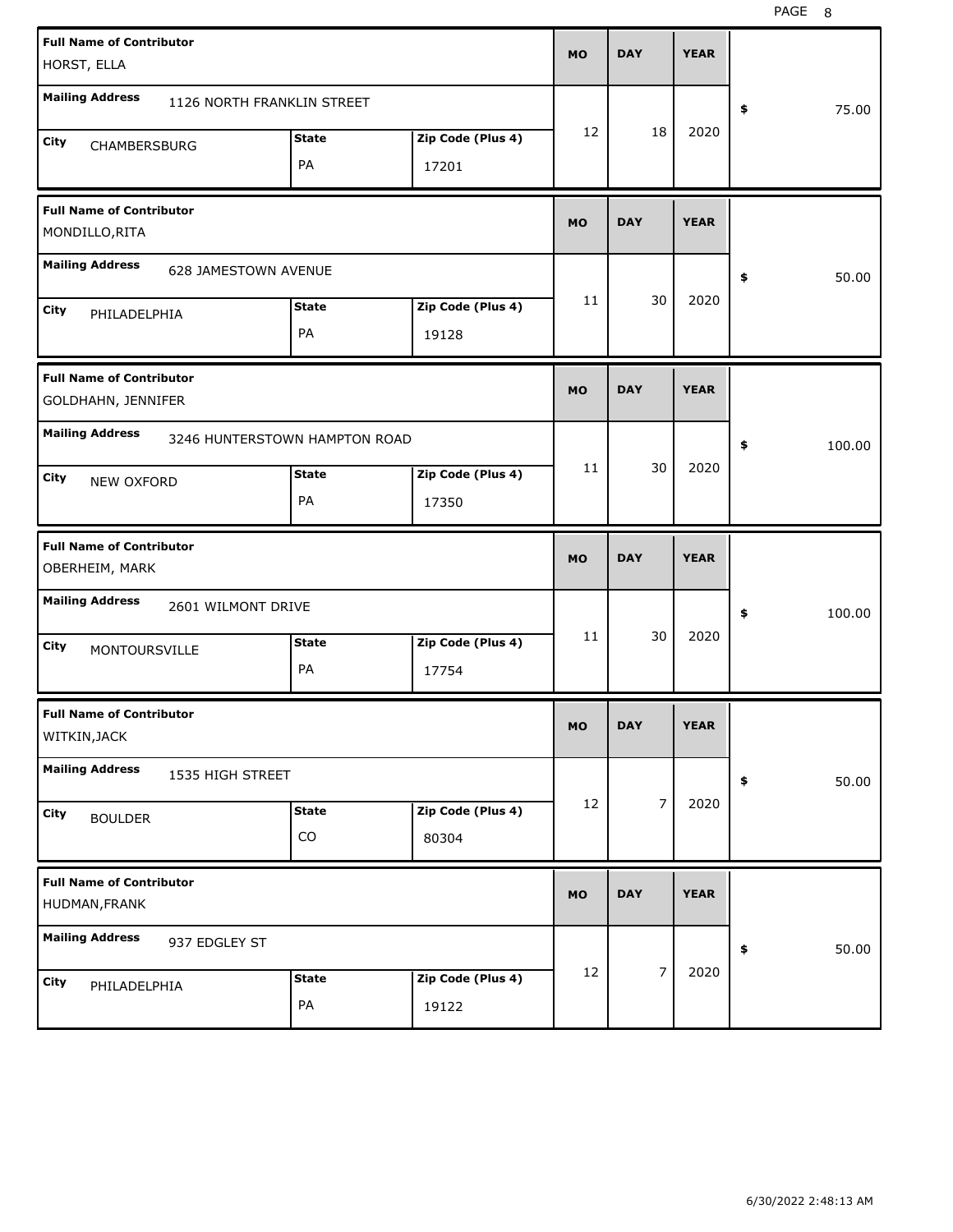| <b>Full Name of Contributor</b><br>LORANGER, GEORGE    |                     |                           |                            | <b>MO</b> | <b>DAY</b> |                | <b>YEAR</b> |              |
|--------------------------------------------------------|---------------------|---------------------------|----------------------------|-----------|------------|----------------|-------------|--------------|
| <b>Mailing Address</b>                                 | 7201 CURTISS AVE 1E |                           |                            |           |            |                |             | \$<br>100.00 |
| City<br><b>SARASOTA</b>                                |                     | <b>State</b><br><b>FL</b> | Zip Code (Plus 4)<br>34231 | 12        |            | $\overline{7}$ | 2020        |              |
| <b>Full Name of Contributor</b><br>BAYS, DENNIS        |                     |                           |                            | <b>MO</b> | <b>DAY</b> |                | <b>YEAR</b> |              |
| <b>Mailing Address</b>                                 | 4061 OAKLEAF DRIVE  |                           |                            |           |            |                |             | \$<br>50.00  |
| City<br>ZIONSVILLE                                     |                     | <b>State</b><br>IN        | Zip Code (Plus 4)<br>46077 | 12        |            | $\overline{7}$ | 2020        |              |
| <b>Full Name of Contributor</b><br>NEGRIN, EUGENE      |                     |                           |                            | <b>MO</b> | <b>DAY</b> |                | <b>YEAR</b> |              |
| <b>Mailing Address</b><br>City<br>LIVINGSTON           | 4 FALCON COURT      | <b>State</b><br>NJ        | Zip Code (Plus 4)<br>07039 | 12        |            | $\overline{7}$ | 2020        | \$<br>50.00  |
|                                                        |                     |                           |                            |           |            |                |             |              |
| <b>Full Name of Contributor</b><br>IVERSON, DEREK      |                     |                           |                            | <b>MO</b> | <b>DAY</b> |                | <b>YEAR</b> |              |
| <b>Mailing Address</b>                                 | 14420 SE 216TH ST   |                           |                            |           |            |                |             | \$<br>50.00  |
| City<br><b>KENT</b>                                    |                     | <b>State</b><br>WA        | Zip Code (Plus 4)<br>98042 | 12        |            | $\overline{7}$ | 2020        |              |
| <b>Full Name of Contributor</b><br>RANDALL, RICHARD    |                     |                           |                            | MO        | <b>DAY</b> |                | <b>YEAR</b> |              |
| <b>Mailing Address</b>                                 | 301 FORREST DRIVE   |                           |                            |           |            |                |             | \$<br>50.00  |
| City<br><b>GETTYSBURG</b>                              |                     | <b>State</b><br>PA        | Zip Code (Plus 4)<br>17325 | 12        |            | $\overline{7}$ | 2020        |              |
| <b>Full Name of Contributor</b><br>DIBERARDINO, ROBERT |                     |                           |                            | <b>MO</b> | <b>DAY</b> |                | <b>YEAR</b> |              |
| <b>Mailing Address</b>                                 | PO BOX 3697         |                           |                            | 12        |            | $\overline{7}$ | 2020        | \$<br>100.00 |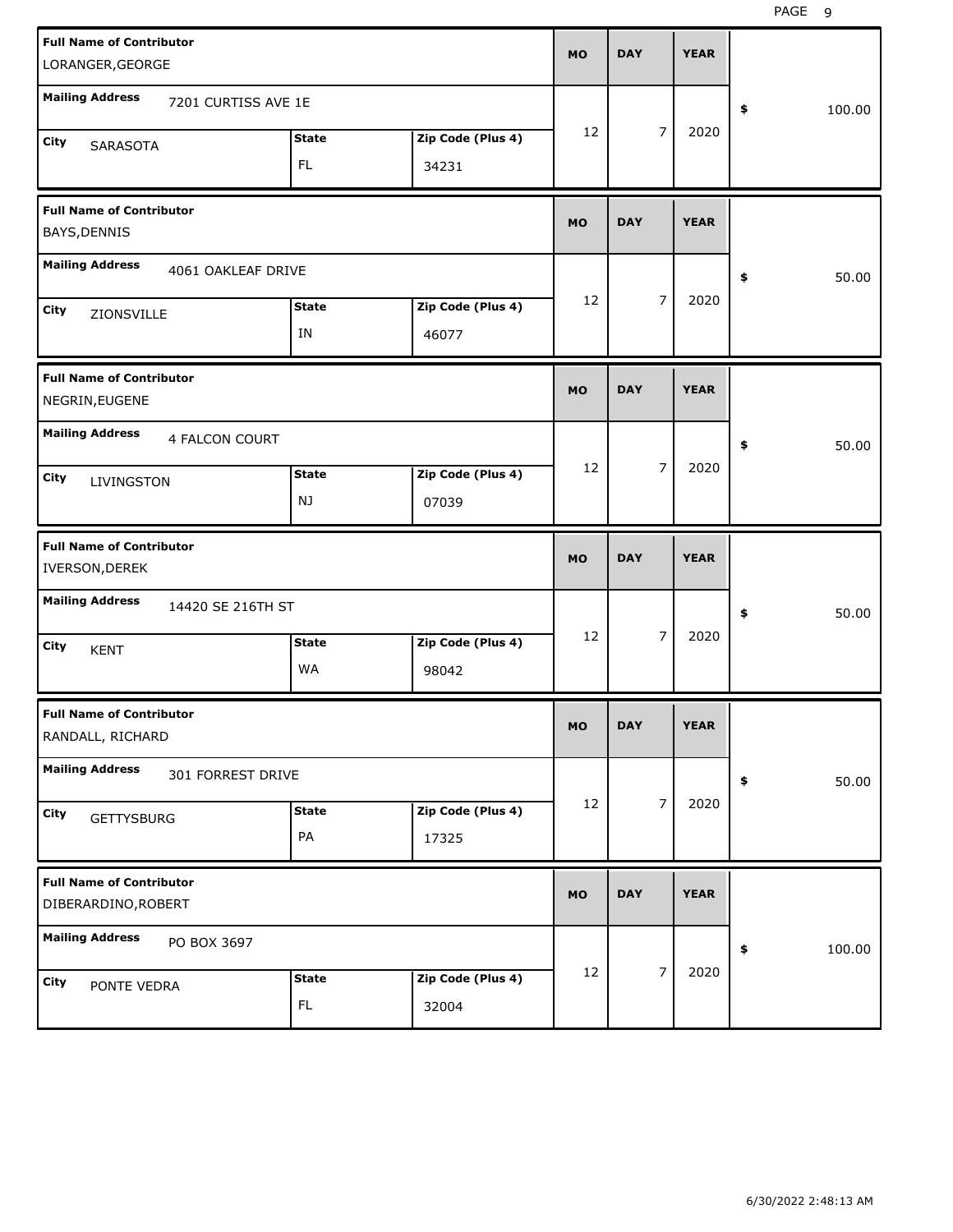| <b>Full Name of Contributor</b>                 |                        |              |                   | <b>MO</b> | <b>DAY</b> |                | <b>YEAR</b> |              |
|-------------------------------------------------|------------------------|--------------|-------------------|-----------|------------|----------------|-------------|--------------|
| EHRLICH, CLIFFORD                               |                        |              |                   |           |            |                |             |              |
| <b>Mailing Address</b>                          | 9710 BEMAN WOODS WAY   |              |                   |           |            |                |             | \$<br>100.00 |
| <b>City</b><br>POTOMAC                          |                        | <b>State</b> | Zip Code (Plus 4) | 12        |            | $\overline{7}$ | 2020        |              |
|                                                 |                        | MD           | 20854             |           |            |                |             |              |
| <b>Full Name of Contributor</b><br>FOTI, VICTOR |                        |              |                   | <b>MO</b> | <b>DAY</b> |                | <b>YEAR</b> |              |
| <b>Mailing Address</b>                          | 4909 BUCKHORN DRIVE    |              |                   |           |            |                |             | \$<br>50.00  |
| City<br><b>CAVE SPRING</b>                      |                        | <b>State</b> | Zip Code (Plus 4) | 12        |            | $\overline{7}$ | 2020        |              |
|                                                 |                        | VA           | 24018             |           |            |                |             |              |
| <b>Full Name of Contributor</b><br>HAUCK, STEVE |                        |              |                   | <b>MO</b> | <b>DAY</b> |                | <b>YEAR</b> |              |
| <b>Mailing Address</b>                          | 2653 AVENUE D          |              |                   |           |            |                |             | \$<br>250.00 |
| <b>City</b><br><b>KATY</b>                      |                        | <b>State</b> | Zip Code (Plus 4) | 12        |            | $\overline{7}$ | 2020        |              |
|                                                 |                        | TX           | 77493             |           |            |                |             |              |
|                                                 |                        |              |                   |           |            |                |             |              |
| <b>Full Name of Contributor</b><br>LAMARCO, PAT |                        |              |                   | <b>MO</b> | <b>DAY</b> |                | <b>YEAR</b> |              |
| <b>Mailing Address</b>                          | 574 PUTTING GREEN LANE |              |                   |           |            |                |             | \$<br>50.00  |
| City<br><b>OXFORD</b>                           |                        | <b>State</b> | Zip Code (Plus 4) | 12        |            | $\overline{7}$ | 2020        |              |
|                                                 |                        | <b>CT</b>    | 06478             |           |            |                |             |              |
| <b>Full Name of Contributor</b><br>ROSS, JACOB  |                        |              |                   | MO        | <b>DAY</b> |                | <b>YEAR</b> |              |
| <b>Mailing Address</b>                          | 20 TINTERN LANE        |              |                   |           |            |                |             | \$<br>100.00 |
| City                                            |                        | <b>State</b> | Zip Code (Plus 4) | 12        |            | $\overline{7}$ | 2020        |              |
| SCARSDALE                                       |                        | <b>NY</b>    | 10583             |           |            |                |             |              |
| <b>Full Name of Contributor</b><br>VICK, NANCY  |                        |              |                   | <b>MO</b> | <b>DAY</b> |                | <b>YEAR</b> |              |
| <b>Mailing Address</b>                          | 540 PINE DRIVE 10377   |              |                   |           |            |                |             | \$<br>100.00 |
| City<br><b>JACKSON</b>                          |                        | <b>State</b> | Zip Code (Plus 4) | 12        |            | $\overline{7}$ | 2020        |              |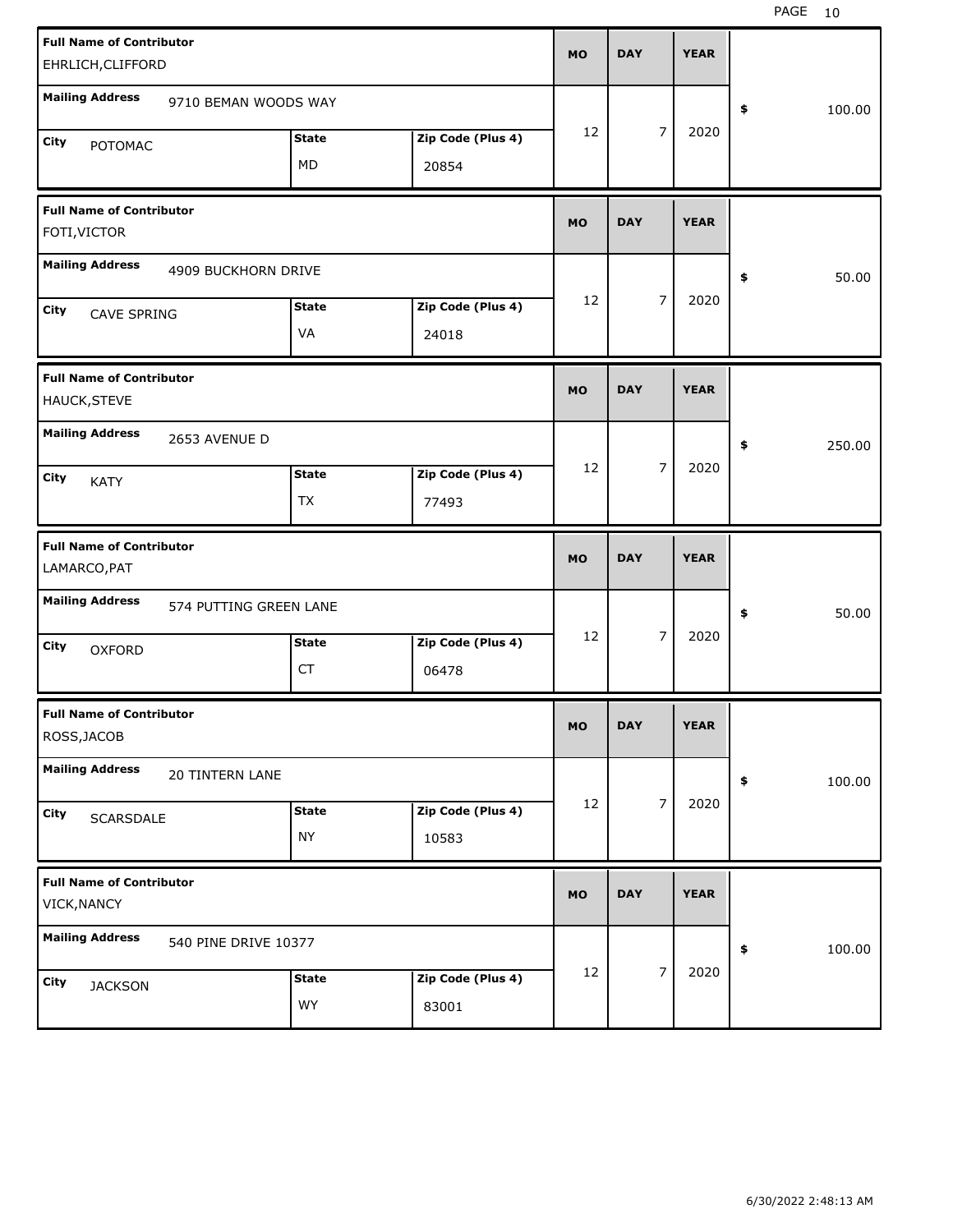| <b>Full Name of Contributor</b>                      |              |                   |           |            |   |             |              |
|------------------------------------------------------|--------------|-------------------|-----------|------------|---|-------------|--------------|
| BAKST, JEFFREY                                       |              |                   | <b>MO</b> | <b>DAY</b> |   | <b>YEAR</b> |              |
| <b>Mailing Address</b><br>900 ADAMS CROSSING         |              |                   |           |            |   |             | \$<br>100.00 |
| City<br>CINCINNATI                                   | <b>State</b> | Zip Code (Plus 4) | 12        |            | 7 | 2020        |              |
|                                                      | OH           | 45202             |           |            |   |             |              |
| <b>Full Name of Contributor</b><br>YOON, JUNG        |              |                   | <b>MO</b> | <b>DAY</b> |   | <b>YEAR</b> |              |
| <b>Mailing Address</b><br>10911 QUALLA ROAD          |              |                   |           |            |   |             | \$<br>50.00  |
| City<br>CHESTERFIELD                                 | <b>State</b> | Zip Code (Plus 4) | 12        |            | 7 | 2020        |              |
|                                                      | VA           | 23832             |           |            |   |             |              |
| <b>Full Name of Contributor</b><br>RHOAD, JOHN       |              |                   | <b>MO</b> | <b>DAY</b> |   | <b>YEAR</b> |              |
| <b>Mailing Address</b><br>1037 GLENN AVE             |              |                   |           |            |   |             | \$<br>50.00  |
| City<br>WASHINGTON                                   | <b>State</b> | Zip Code (Plus 4) | 12        |            | 7 | 2020        |              |
|                                                      | OH           | 43160             |           |            |   |             |              |
|                                                      |              |                   |           |            |   |             |              |
| <b>Full Name of Contributor</b><br>HENDERSON, DAWN   |              |                   | <b>MO</b> | <b>DAY</b> |   | <b>YEAR</b> |              |
| <b>Mailing Address</b><br>5349 BAPTIST ROAD          |              |                   |           |            |   |             | \$<br>50.00  |
| City                                                 | <b>State</b> | Zip Code (Plus 4) | 12        |            | 7 | 2020        |              |
| PITTSBURG                                            | PA           | 15236             |           |            |   |             |              |
| <b>Full Name of Contributor</b><br>LEWIS, EDWARD     |              |                   | MO        | <b>DAY</b> |   | <b>YEAR</b> |              |
| <b>Mailing Address</b><br><b>6 GRAND MANOR COURT</b> |              |                   |           |            |   |             | \$<br>250.00 |
| City                                                 | <b>State</b> | Zip Code (Plus 4) | 12        |            | 7 | 2020        |              |
| <b>SUGAR LAND</b>                                    | TX           | 77479             |           |            |   |             |              |
| <b>Full Name of Contributor</b><br>WAGNER, ROBERT    |              |                   | <b>MO</b> | <b>DAY</b> |   | <b>YEAR</b> |              |
| <b>Mailing Address</b><br>195 N HOLLOW RD            |              |                   |           |            |   |             | \$<br>50.00  |
| City<br>COUDERSPORT                                  | <b>State</b> | Zip Code (Plus 4) | 12        |            | 7 | 2020        |              |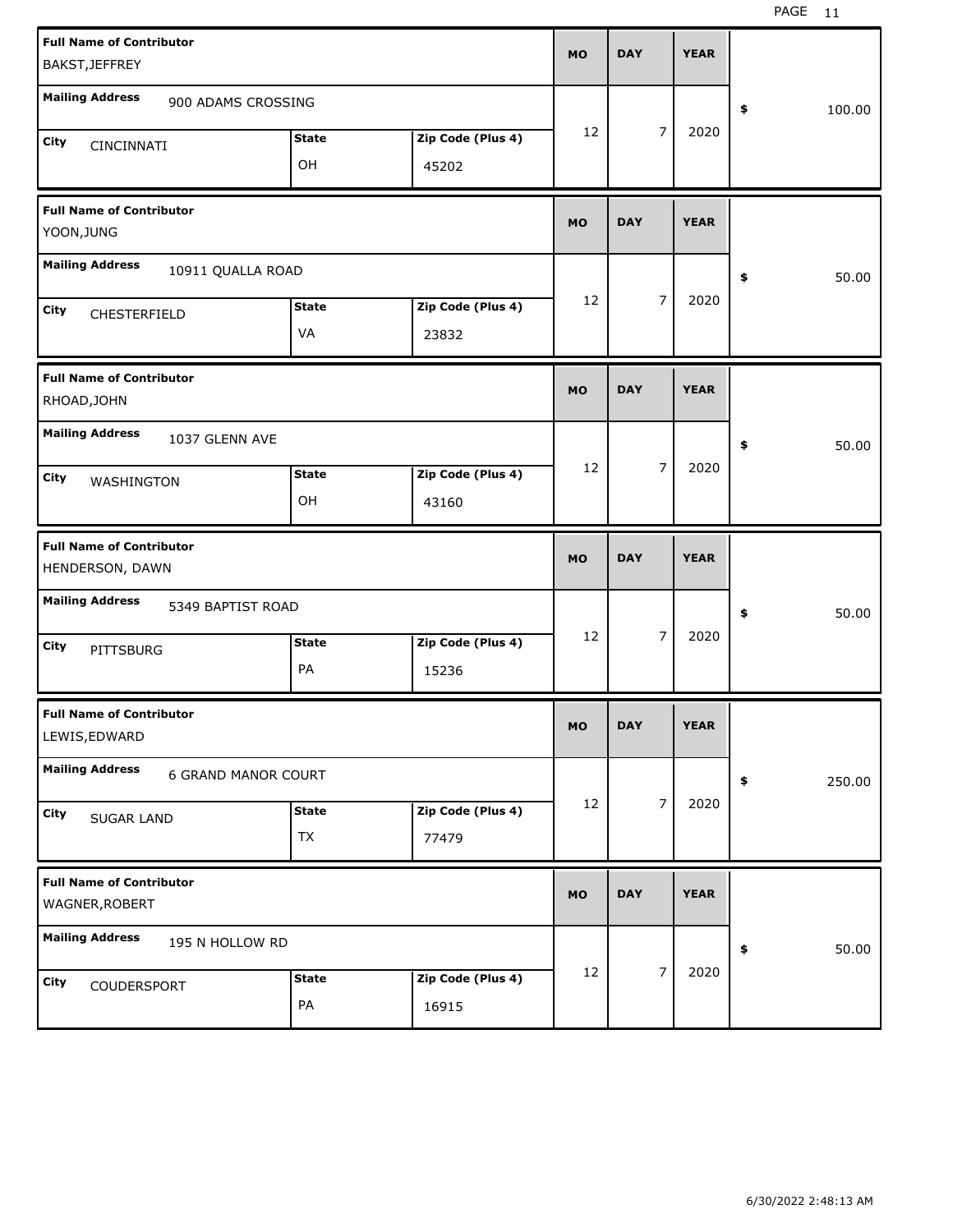| <b>Full Name of Contributor</b>                  |                        |                                           |                   |           |            |                |             |              |
|--------------------------------------------------|------------------------|-------------------------------------------|-------------------|-----------|------------|----------------|-------------|--------------|
| BOEHM, KURT                                      |                        |                                           |                   | <b>MO</b> | <b>DAY</b> |                | <b>YEAR</b> |              |
| <b>Mailing Address</b>                           |                        | PSC 10 BOX 1331 APO AE 09142 UNITED STATE |                   |           |            |                |             | \$<br>100.00 |
| City                                             |                        | <b>State</b>                              | Zip Code (Plus 4) | 12        |            | $\overline{7}$ | 2020        |              |
|                                                  |                        |                                           |                   |           |            |                |             |              |
| <b>Full Name of Contributor</b>                  |                        |                                           |                   | <b>MO</b> | <b>DAY</b> |                | <b>YEAR</b> |              |
| SPEARS, ALAN                                     |                        |                                           |                   |           |            |                |             |              |
| <b>Mailing Address</b>                           | PO BOX 1220            |                                           |                   |           |            |                |             | \$<br>50.00  |
| City<br><b>CEDAR GLEN</b>                        |                        | <b>State</b>                              | Zip Code (Plus 4) | 12        |            | $\overline{7}$ | 2020        |              |
|                                                  |                        | CA                                        | 92321             |           |            |                |             |              |
| <b>Full Name of Contributor</b>                  |                        |                                           |                   |           |            |                |             |              |
| GOSSELIN, THOMAS                                 |                        |                                           |                   | <b>MO</b> | <b>DAY</b> |                | <b>YEAR</b> |              |
| <b>Mailing Address</b>                           | 2733 N POWER ROAD      |                                           |                   |           |            |                |             | \$<br>100.00 |
| <b>City</b><br><b>MESA</b>                       |                        | <b>State</b>                              | Zip Code (Plus 4) | 12        |            | $\overline{7}$ | 2020        |              |
|                                                  |                        | AZ                                        | 85215             |           |            |                |             |              |
|                                                  |                        |                                           |                   |           |            |                |             |              |
| <b>Full Name of Contributor</b><br>SAHD, STEPHEN |                        |                                           |                   | <b>MO</b> | <b>DAY</b> |                | <b>YEAR</b> |              |
| <b>Mailing Address</b>                           | 880 DORSEA ROAD        |                                           |                   |           |            |                |             | \$<br>50.00  |
| City                                             |                        | <b>State</b>                              | Zip Code (Plus 4) | 12        |            | $\overline{7}$ | 2020        |              |
| LANCASTER                                        |                        | PA                                        | 17601             |           |            |                |             |              |
| <b>Full Name of Contributor</b>                  |                        |                                           |                   |           |            |                |             |              |
| CHIARELLO, CHARLES                               |                        |                                           |                   | <b>MO</b> | <b>DAY</b> |                | <b>YEAR</b> |              |
| <b>Mailing Address</b>                           | <b>FULTON AVENUE</b>   |                                           |                   |           |            |                |             | \$<br>250.00 |
| City<br>NEW HYDE PARK                            |                        | <b>State</b>                              | Zip Code (Plus 4) | 12        |            | $\overline{7}$ | 2020        |              |
|                                                  |                        | <b>NY</b>                                 | 11040             |           |            |                |             |              |
| <b>Full Name of Contributor</b>                  |                        |                                           |                   |           |            |                |             |              |
| SUMMERS, DON                                     |                        |                                           |                   | <b>MO</b> | <b>DAY</b> |                | <b>YEAR</b> |              |
| <b>Mailing Address</b>                           | 801 FRONTAGE ROAD #203 |                                           |                   |           |            |                |             | \$<br>125.00 |
| City<br>OXFORD                                   |                        | <b>State</b>                              | Zip Code (Plus 4) | 12        |            | $\overline{7}$ | 2020        |              |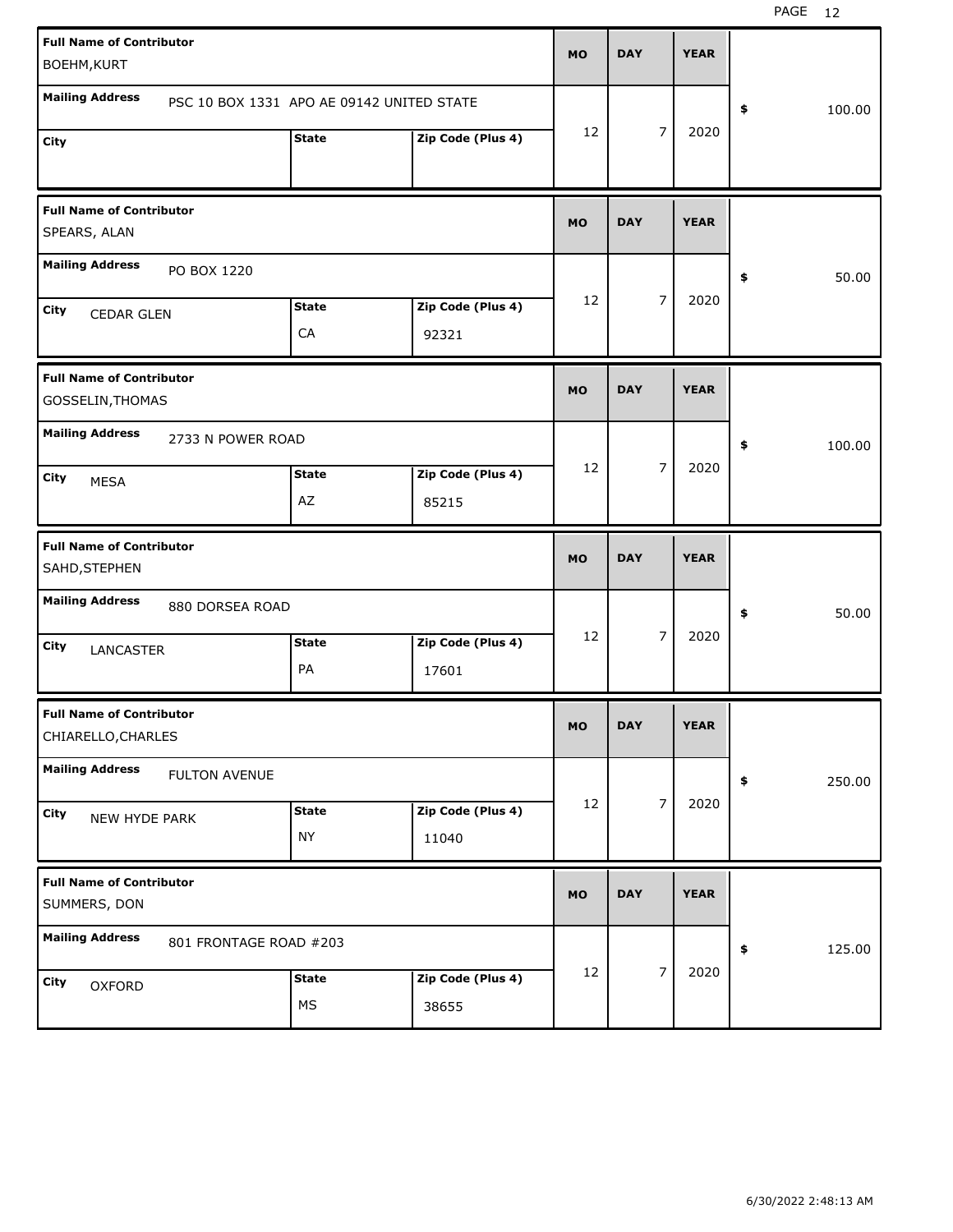| <b>Full Name of Contributor</b>                        |                           |               |                   | <b>MO</b> | <b>DAY</b> |                | <b>YEAR</b> |              |
|--------------------------------------------------------|---------------------------|---------------|-------------------|-----------|------------|----------------|-------------|--------------|
| HAUFLER, KURT                                          |                           |               |                   |           |            |                |             |              |
| <b>Mailing Address</b>                                 | 412 PLYMOUTH ROAD         |               |                   |           |            |                |             | \$<br>50.00  |
| City<br><b>GWYNEDD VALLEY</b>                          |                           | <b>State</b>  | Zip Code (Plus 4) | 12        |            | 7              | 2020        |              |
|                                                        |                           | PA            | 19437             |           |            |                |             |              |
| <b>Full Name of Contributor</b><br>PANETTIERE, ANTHONY |                           |               |                   | <b>MO</b> | <b>DAY</b> |                | <b>YEAR</b> |              |
| <b>Mailing Address</b>                                 | 11912 CHESTNUT BRANCH WAY |               |                   |           |            |                |             | \$<br>50.00  |
| City<br><b>CLARKSBURG</b>                              |                           | <b>State</b>  | Zip Code (Plus 4) | 12        |            | 7              | 2020        |              |
|                                                        |                           | MD            | 20871             |           |            |                |             |              |
| <b>Full Name of Contributor</b><br>IMANAKA, MADOKA     |                           |               |                   | <b>MO</b> | <b>DAY</b> |                | <b>YEAR</b> |              |
| <b>Mailing Address</b>                                 | 2428 LONG RIDGE ROAD      |               |                   |           |            |                |             | \$<br>50.00  |
| City<br><b>STAMFORD</b>                                |                           | <b>State</b>  | Zip Code (Plus 4) | 12        |            | $\overline{7}$ | 2020        |              |
|                                                        |                           | CT            | 06903             |           |            |                |             |              |
|                                                        |                           |               |                   |           |            |                |             |              |
| <b>Full Name of Contributor</b><br>ROA, ROBERT         |                           |               |                   | <b>MO</b> | <b>DAY</b> |                | <b>YEAR</b> |              |
| <b>Mailing Address</b>                                 | 21555 VIA DEL ANGEL       |               |                   |           |            |                |             | \$<br>102.02 |
| City                                                   |                           | <b>State</b>  | Zip Code (Plus 4) | 12        |            | $\overline{7}$ | 2020        |              |
| <b>LAKE FOREST</b>                                     |                           | CA            | 92630             |           |            |                |             |              |
| <b>Full Name of Contributor</b><br>BLISS, AL           |                           |               |                   | MO        | <b>DAY</b> |                | <b>YEAR</b> |              |
| <b>Mailing Address</b>                                 | 1247 TONAPAH DRIVE        |               |                   |           |            |                |             | \$<br>50.00  |
| City                                                   |                           | <b>State</b>  | Zip Code (Plus 4) | 12        |            | $\overline{7}$ | 2020        |              |
| COTTONWOOD                                             |                           | $\mathsf{AZ}$ | 86326             |           |            |                |             |              |
| <b>Full Name of Contributor</b><br>BAKER, NATHAN       |                           |               |                   | <b>MO</b> | <b>DAY</b> |                | <b>YEAR</b> |              |
| <b>Mailing Address</b>                                 | 2992 EAST BONANZA ROAD    |               |                   |           |            |                |             | \$<br>50.00  |
| City<br><b>GILBERT</b>                                 |                           | <b>State</b>  | Zip Code (Plus 4) | 12        |            | $\overline{7}$ | 2020        |              |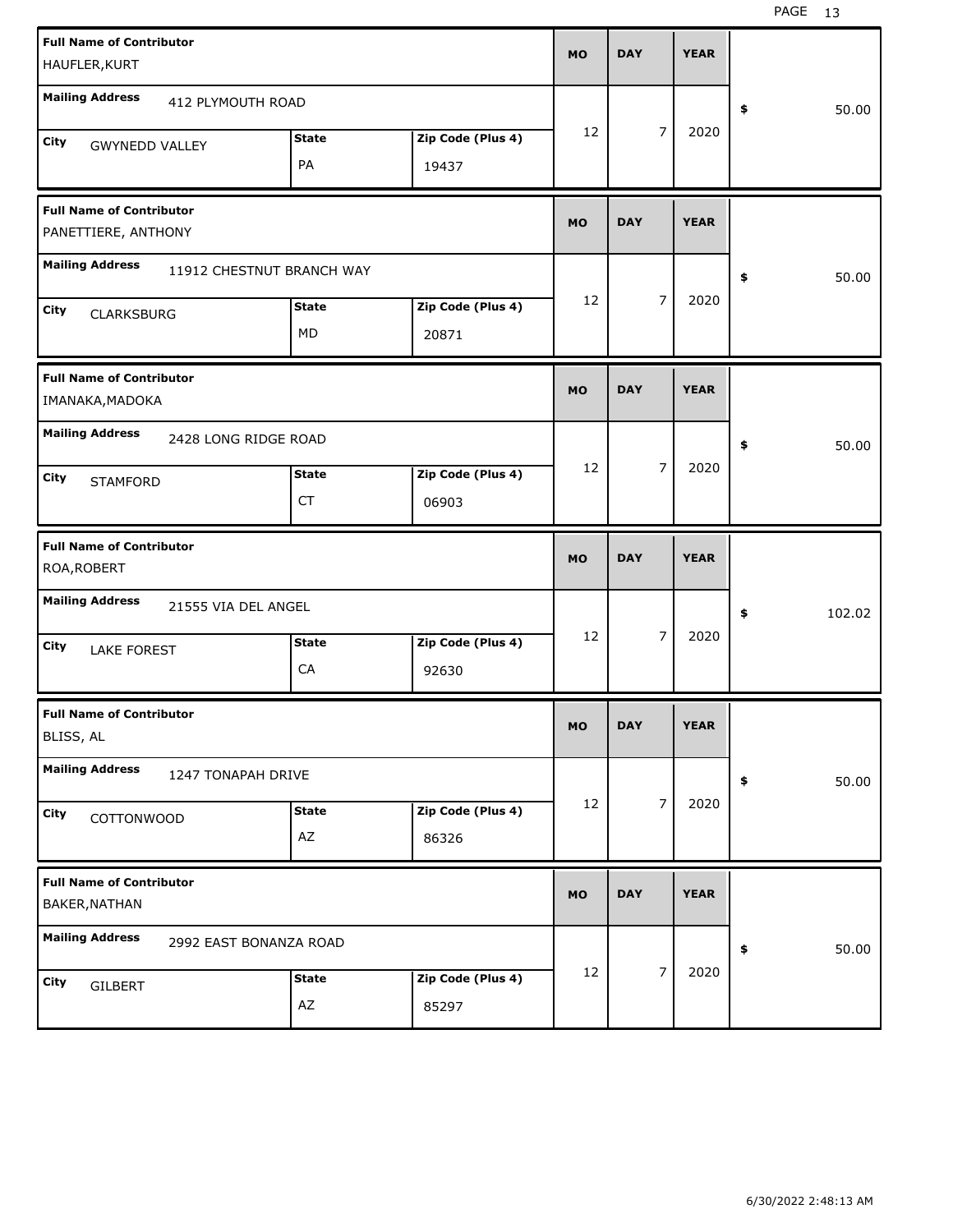| <b>Full Name of Contributor</b>                     |                         |              |                   | <b>MO</b> | <b>DAY</b> |                | <b>YEAR</b> |              |
|-----------------------------------------------------|-------------------------|--------------|-------------------|-----------|------------|----------------|-------------|--------------|
| HOOK, JOHN III                                      |                         |              |                   |           |            |                |             |              |
| <b>Mailing Address</b>                              | 300 EST 75TH STREET 2B  |              |                   |           |            |                |             | \$<br>100.00 |
| City<br><b>NEW YORK</b>                             |                         | <b>State</b> | Zip Code (Plus 4) | 12        |            | 7              | 2020        |              |
|                                                     |                         | <b>NY</b>    | 10021             |           |            |                |             |              |
| <b>Full Name of Contributor</b><br>GRISE, DANIEL    |                         |              |                   | <b>MO</b> | <b>DAY</b> |                | <b>YEAR</b> |              |
| <b>Mailing Address</b>                              | 238 BRADDOCK ROAD       |              |                   |           |            |                |             | \$<br>50.00  |
|                                                     |                         | <b>State</b> | Zip Code (Plus 4) | 12        |            | $\overline{7}$ | 2020        |              |
| City<br>MARKLEYSBURG                                |                         | PA           | 15459             |           |            |                |             |              |
| <b>Full Name of Contributor</b>                     |                         |              |                   | <b>MO</b> | <b>DAY</b> |                | <b>YEAR</b> |              |
| REISWIG, REBECCA                                    |                         |              |                   |           |            |                |             |              |
| <b>Mailing Address</b>                              | 5808A SUMMITVIEW AVENUE |              |                   |           |            |                |             | \$<br>100.00 |
| City<br>YAKIMA                                      |                         | <b>State</b> | Zip Code (Plus 4) | 12        |            | 7              | 2020        |              |
|                                                     |                         | WA           | 98908             |           |            |                |             |              |
|                                                     |                         |              |                   |           |            |                |             |              |
| <b>Full Name of Contributor</b><br>GLEICHER, BARRY  |                         |              |                   | <b>MO</b> | <b>DAY</b> |                | <b>YEAR</b> |              |
| <b>Mailing Address</b>                              | 305 EAST 40TH STREET 9Z |              |                   |           |            |                |             | \$<br>50.00  |
| City                                                |                         | <b>State</b> | Zip Code (Plus 4) | 12        |            | $\overline{7}$ | 2020        |              |
| <b>NEW YORK</b>                                     |                         | <b>NY</b>    | 10016             |           |            |                |             |              |
| <b>Full Name of Contributor</b><br>HERMAN, BETH     |                         |              |                   | <b>MO</b> | <b>DAY</b> |                | <b>YEAR</b> |              |
| <b>Mailing Address</b>                              | 207 LOG CABIN ROAD      |              |                   |           |            |                |             | \$<br>100.00 |
| City                                                |                         | <b>State</b> | Zip Code (Plus 4) | 12        |            | $\overline{7}$ | 2020        |              |
| NEWVILLE                                            |                         | PA           | 17241             |           |            |                |             |              |
| <b>Full Name of Contributor</b><br>DEMESA, PRAXEDES |                         |              |                   | <b>MO</b> | <b>DAY</b> |                | <b>YEAR</b> |              |
| <b>Mailing Address</b>                              | 10740 OAKWILDE AVENUE   |              |                   |           |            |                |             | \$<br>75.00  |
| City<br><b>STOCKTON</b>                             |                         | <b>State</b> | Zip Code (Plus 4) | 12        |            | $\overline{7}$ | 2020        |              |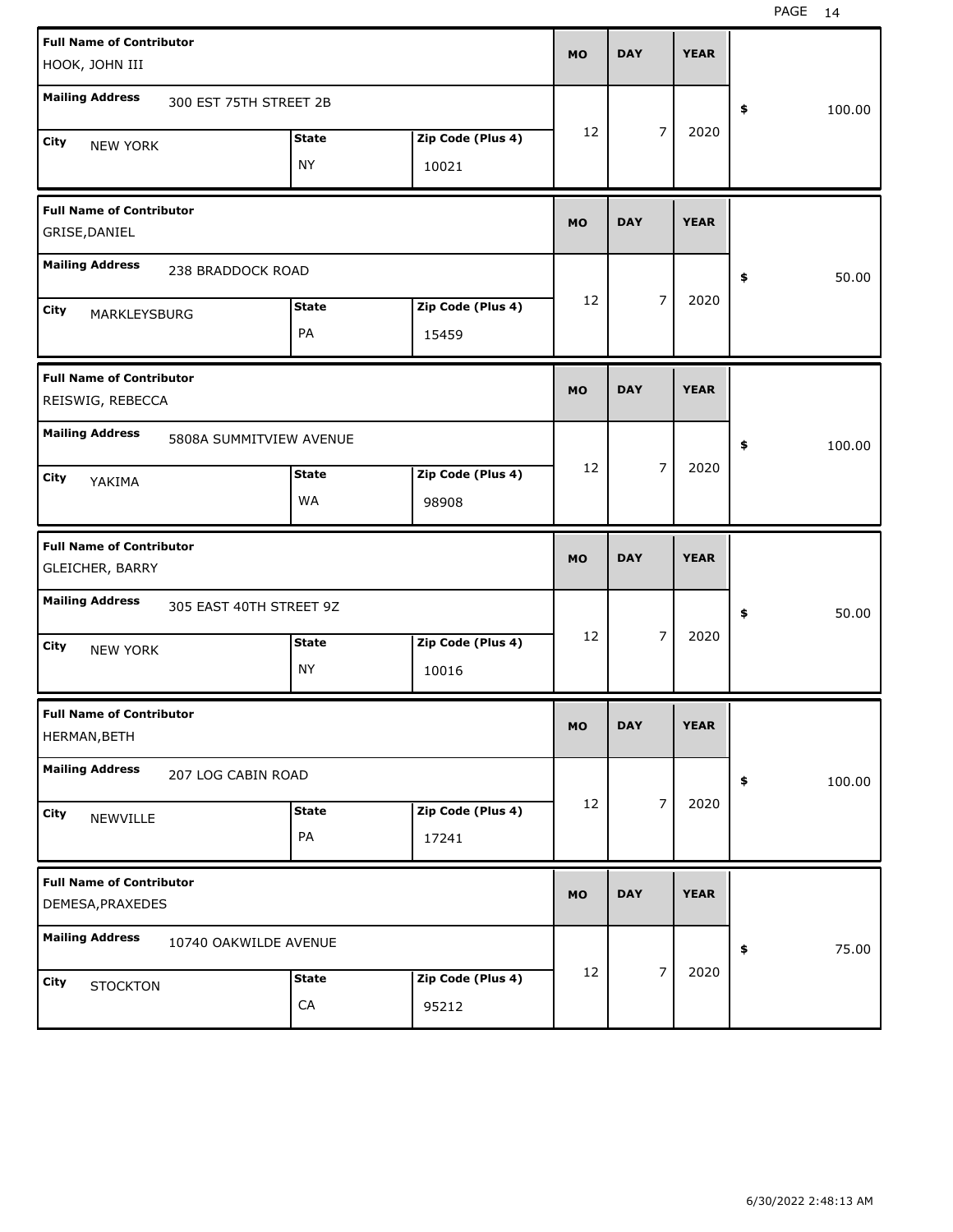| <b>Full Name of Contributor</b><br>ARCHULETA, DIANNA     |              |                   | <b>MO</b> | <b>DAY</b> |                | <b>YEAR</b> |              |  |
|----------------------------------------------------------|--------------|-------------------|-----------|------------|----------------|-------------|--------------|--|
| <b>Mailing Address</b><br>PO BOX 196, 312 BLM 4203       |              |                   |           |            |                |             | \$<br>100.00 |  |
| City<br>LA BARGE                                         | <b>State</b> | Zip Code (Plus 4) | 12        |            | 7              | 2020        |              |  |
|                                                          | <b>WY</b>    | 83123             |           |            |                |             |              |  |
| <b>Full Name of Contributor</b><br>ELLIOT, PAMELA        |              |                   | <b>MO</b> | <b>DAY</b> |                | <b>YEAR</b> |              |  |
| <b>Mailing Address</b><br>JARED WAY                      |              |                   |           |            |                |             | \$<br>100.00 |  |
| City<br><b>NEW HOLLAND</b>                               | <b>State</b> | Zip Code (Plus 4) | 12        |            | $\overline{7}$ | 2020        |              |  |
|                                                          | PA           | 17557             |           |            |                |             |              |  |
| <b>Full Name of Contributor</b><br><b>BASHT, STEPHEN</b> |              |                   | <b>MO</b> | <b>DAY</b> |                | <b>YEAR</b> |              |  |
| <b>Mailing Address</b><br>58 WOOD VALLEY ROAD            |              |                   |           |            |                |             | \$<br>100.00 |  |
| City<br><b>RISING SUN</b>                                | <b>State</b> | Zip Code (Plus 4) | 12        |            | $\overline{7}$ | 2020        |              |  |
|                                                          | <b>MD</b>    | 21911             |           |            |                |             |              |  |
|                                                          |              |                   |           |            |                |             |              |  |
| <b>Full Name of Contributor</b><br>THORNTON, MARIANNE    |              |                   | <b>MO</b> | <b>DAY</b> |                | <b>YEAR</b> |              |  |
| <b>Mailing Address</b><br>PO BOX 3580                    |              |                   |           |            |                |             | \$<br>100.00 |  |
| City                                                     | <b>State</b> | Zip Code (Plus 4) | 12        |            | 7              | 2020        |              |  |
| <b>SAN CLEMENT</b>                                       | CA           | 92674             |           |            |                |             |              |  |
| <b>Full Name of Contributor</b><br>HOLLENSTAIN, DONNA    |              |                   | <b>MO</b> | <b>DAY</b> |                | YEAK        |              |  |
| <b>Mailing Address</b><br>664 HARRISON ROAD              |              |                   |           |            |                |             | 100.00<br>\$ |  |
| City                                                     | <b>State</b> | Zip Code (Plus 4) | 12        |            | $\overline{7}$ | 2020        |              |  |
| SALINAS                                                  | ${\sf CA}$   | 93907             |           |            |                |             |              |  |
| <b>Full Name of Contributor</b><br>BRIND, JOEL           |              |                   | <b>MO</b> | <b>DAY</b> |                | <b>YEAR</b> |              |  |
| <b>Mailing Address</b><br>57 POINT ST                    |              |                   |           |            |                |             | \$<br>100.00 |  |
| City<br><b>NEW HAMBURG</b>                               | <b>State</b> | Zip Code (Plus 4) | 12        |            | $\overline{7}$ | 2020        |              |  |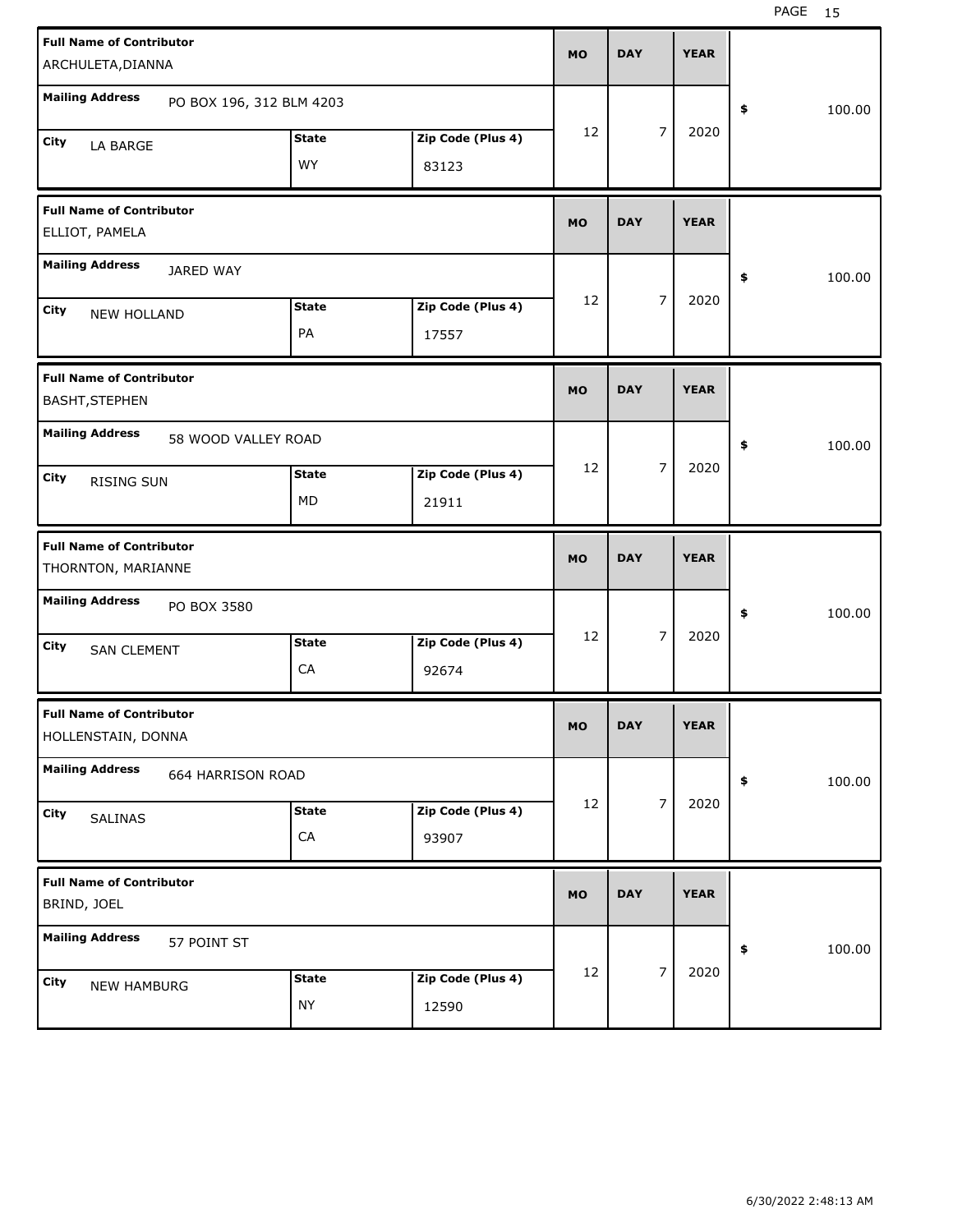| <b>Full Name of Contributor</b><br>KLEMAN, GARY    |                     |                            | <b>MO</b> | <b>DAY</b> |         | <b>YEAR</b> |              |
|----------------------------------------------------|---------------------|----------------------------|-----------|------------|---------|-------------|--------------|
| <b>Mailing Address</b><br>124 N. 5TH ST            |                     |                            |           |            |         |             | \$<br>100.00 |
| City<br><b>FRACKVILLE</b>                          | <b>State</b><br>PA  | Zip Code (Plus 4)<br>17931 | 12        |            | 8       | 2020        |              |
| <b>Full Name of Contributor</b><br>MOORE, JAY      |                     |                            | <b>MO</b> | <b>DAY</b> |         | <b>YEAR</b> |              |
| <b>Mailing Address</b><br>3160 PRAIRIE SMOKE ROAD  |                     |                            |           |            |         |             | \$<br>100.00 |
| City<br><b>BOZEMAN</b>                             | <b>State</b><br>MT  | Zip Code (Plus 4)<br>59715 | 12        |            | 8       | 2020        |              |
| <b>Full Name of Contributor</b><br>MOORE, JAY      |                     |                            | <b>MO</b> | <b>DAY</b> |         | <b>YEAR</b> |              |
| <b>Mailing Address</b><br>3160 PRAIRIE SMOKE ROAD  |                     |                            |           |            |         |             | \$<br>100.00 |
| City<br><b>BOZEMAN</b>                             | <b>State</b><br>MT  | Zip Code (Plus 4)<br>59715 | 12        | 19         |         | 2020        |              |
|                                                    |                     |                            |           |            |         |             |              |
| <b>Full Name of Contributor</b><br>POINDEXTER, JAY |                     |                            | <b>MO</b> | <b>DAY</b> |         | <b>YEAR</b> |              |
| <b>Mailing Address</b><br>4711 THURBER LANE        |                     |                            |           |            |         |             | \$<br>100.00 |
| City<br><b>SANTA CRUZ</b>                          | <b>State</b><br>CA  | Zip Code (Plus 4)<br>95065 | 12        |            | 8       | 2020        |              |
| <b>Full Name of Contributor</b><br>MARTIN, JOHN    |                     |                            | <b>MO</b> | <b>DAY</b> |         | <b>YEAR</b> |              |
| <b>Mailing Address</b><br>PO BOX 50975             |                     |                            |           |            |         |             | \$<br>100.00 |
| City<br>NORTH FORT MYERS                           | <b>State</b><br>FL. | Zip Code (Plus 4)<br>33994 | 12        |            | $\,8\,$ | 2020        |              |
| <b>Full Name of Contributor</b><br>GOCKLEY, SIDNEY |                     |                            | <b>MO</b> | <b>DAY</b> |         | <b>YEAR</b> |              |
| <b>Mailing Address</b><br>147 WITHMER RD           |                     |                            | 12        |            | $\,8\,$ | 2020        | \$<br>100.00 |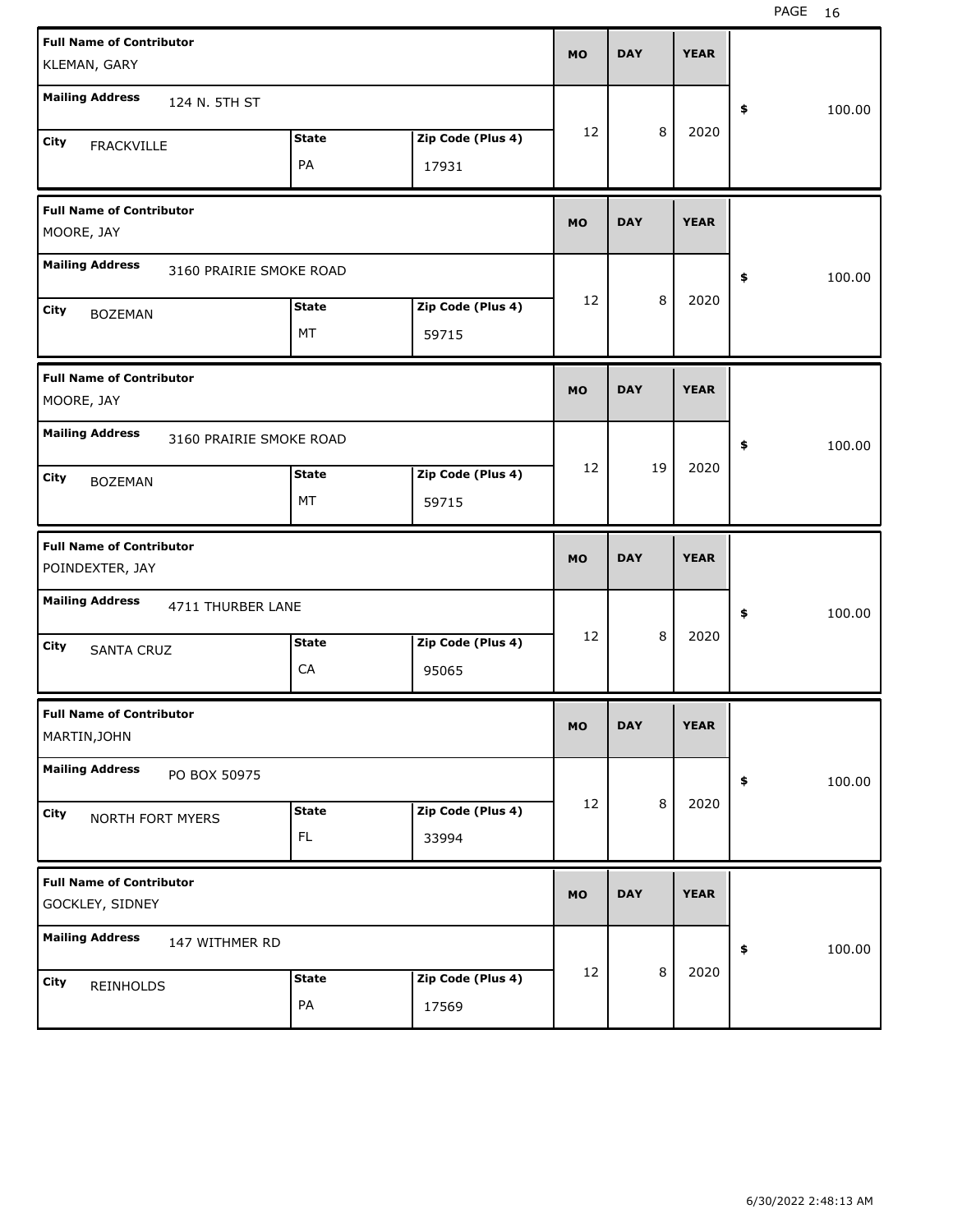| <b>Full Name of Contributor</b><br>SALAS-ARAYA KEYLA  |                    |                            | <b>MO</b> | <b>DAY</b> |         | <b>YEAR</b> |              |
|-------------------------------------------------------|--------------------|----------------------------|-----------|------------|---------|-------------|--------------|
| <b>Mailing Address</b><br><b>630 SUNFLOWER STREET</b> |                    |                            |           |            |         |             | \$<br>100.00 |
| City<br><b>NEW HOLLAND</b>                            | <b>State</b><br>PA | Zip Code (Plus 4)<br>17557 | 12        |            | 8       | 2020        |              |
| <b>Full Name of Contributor</b><br>RUNKEL, JOHN       |                    |                            | <b>MO</b> | <b>DAY</b> |         | <b>YEAR</b> |              |
| <b>Mailing Address</b><br>1 HIGHVIEW DR               |                    |                            |           |            |         |             | \$<br>100.00 |
| City<br>SEWICKLEY                                     | <b>State</b><br>PA | Zip Code (Plus 4)<br>15143 | 12        |            | 8       | 2020        |              |
| <b>Full Name of Contributor</b><br>RUNKEL, JOHN       |                    |                            | <b>MO</b> | <b>DAY</b> |         | <b>YEAR</b> |              |
| <b>Mailing Address</b><br>1 HIGHVIEW DR               |                    |                            |           |            |         |             | \$<br>100.00 |
| City<br><b>SEWICKLEY</b>                              | <b>State</b><br>PA | Zip Code (Plus 4)<br>15143 | 12        | 10         |         | 2020        |              |
|                                                       |                    |                            |           |            |         |             |              |
| <b>Full Name of Contributor</b><br>LAFFEY, PAUL       |                    |                            | <b>MO</b> | <b>DAY</b> |         | <b>YEAR</b> |              |
| <b>Mailing Address</b><br><b>66 VERNON RD</b>         |                    |                            |           |            |         |             | \$<br>100.00 |
| City<br><b>BELMONT</b>                                | <b>State</b><br>MA | Zip Code (Plus 4)<br>02478 | 12        |            | 8       | 2020        |              |
| <b>Full Name of Contributor</b><br>MCCULLOUGH, DIANNE |                    |                            | <b>MO</b> | <b>DAY</b> |         | <b>YEAR</b> |              |
| <b>Mailing Address</b><br>9015 GOODS DAM ROAD         |                    |                            |           |            |         |             | \$<br>100.00 |
| City<br>WAYNESBORO                                    | <b>State</b><br>PA | Zip Code (Plus 4)<br>17268 | 12        |            | $\,8\,$ | 2020        |              |
| <b>Full Name of Contributor</b><br>CONGER, CHARLES    |                    |                            | <b>MO</b> | <b>DAY</b> |         | <b>YEAR</b> |              |
| <b>Mailing Address</b><br>15 FARMBROOK DR             |                    |                            |           |            | 8       | 2020        | \$<br>100.00 |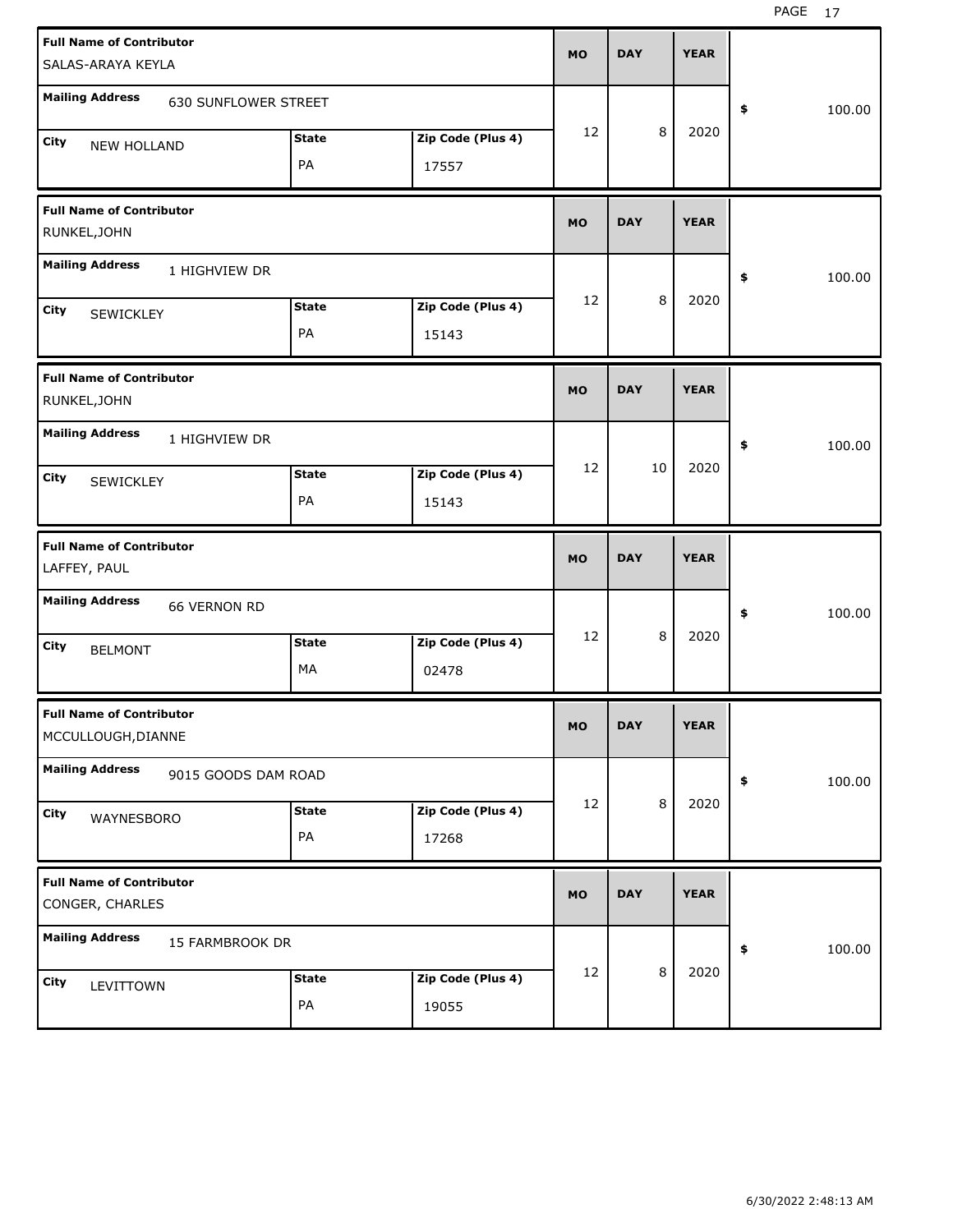| <b>Full Name of Contributor</b><br>MURRY, RICHARD |                             |              |                   | <b>MO</b> | <b>DAY</b> |   | <b>YEAR</b> |              |
|---------------------------------------------------|-----------------------------|--------------|-------------------|-----------|------------|---|-------------|--------------|
|                                                   |                             |              |                   |           |            |   |             |              |
| <b>Mailing Address</b>                            | <b>648 EAST STARK DRIVE</b> |              |                   |           |            |   |             | \$<br>100.00 |
| City<br>PALATINE                                  |                             | <b>State</b> | Zip Code (Plus 4) | 12        |            | 8 | 2020        |              |
|                                                   |                             | IL           | 60074             |           |            |   |             |              |
| <b>Full Name of Contributor</b>                   |                             |              |                   | <b>MO</b> | <b>DAY</b> |   | <b>YEAR</b> |              |
| MATTHEWS, MICHAEL                                 |                             |              |                   |           |            |   |             |              |
| <b>Mailing Address</b>                            | 542 HARBOR ISLAND DRIVE     |              |                   |           |            |   |             | \$<br>250.00 |
| City<br>NEWPORT BEACH                             |                             | <b>State</b> | Zip Code (Plus 4) | 12        |            | 8 | 2020        |              |
|                                                   |                             | CA           | 92660             |           |            |   |             |              |
| <b>Full Name of Contributor</b>                   |                             |              |                   | <b>MO</b> | <b>DAY</b> |   | <b>YEAR</b> |              |
| AITKEN, LARRY                                     |                             |              |                   |           |            |   |             |              |
| <b>Mailing Address</b>                            | 18 GOLDFIELDS AVENUE        |              |                   |           |            |   |             | \$<br>100.00 |
| <b>City</b><br>LANGHORNE                          |                             | <b>State</b> | Zip Code (Plus 4) | 12        |            | 8 | 2020        |              |
|                                                   |                             | PA           | 19047             |           |            |   |             |              |
|                                                   |                             |              |                   |           |            |   |             |              |
| <b>Full Name of Contributor</b>                   |                             |              |                   |           |            |   |             |              |
| COOPER, EUGENE                                    |                             |              |                   | <b>MO</b> | <b>DAY</b> |   | <b>YEAR</b> |              |
| <b>Mailing Address</b>                            | 2621 CRUM CREEK DR          |              |                   |           |            |   |             | \$<br>100.00 |
| City<br><b>BERWYN</b>                             |                             | <b>State</b> | Zip Code (Plus 4) | 12        |            | 8 | 2020        |              |
|                                                   |                             | PA           | 19312             |           |            |   |             |              |
| <b>Full Name of Contributor</b>                   |                             |              |                   |           | <b>DAY</b> |   | <b>YEAR</b> |              |
| CABOT, MICHELE                                    |                             |              |                   | <b>MO</b> |            |   |             |              |
| <b>Mailing Address</b>                            | 1342 SNYDER ROAD            |              |                   |           |            |   |             | \$<br>100.00 |
| City<br><b>GREEN LANE</b>                         |                             | <b>State</b> | Zip Code (Plus 4) | 12        |            | 8 | 2020        |              |
|                                                   |                             | PA           | 18054             |           |            |   |             |              |
| <b>Full Name of Contributor</b><br>DEFALCO, FRANK |                             |              |                   | <b>MO</b> | <b>DAY</b> |   | <b>YEAR</b> |              |
| <b>Mailing Address</b>                            | 129 BOERUM PLACE OFC        |              |                   |           |            |   |             | \$<br>100.00 |
| City<br><b>BROOKLYN</b>                           |                             | <b>State</b> | Zip Code (Plus 4) | 12        |            | 9 | 2020        |              |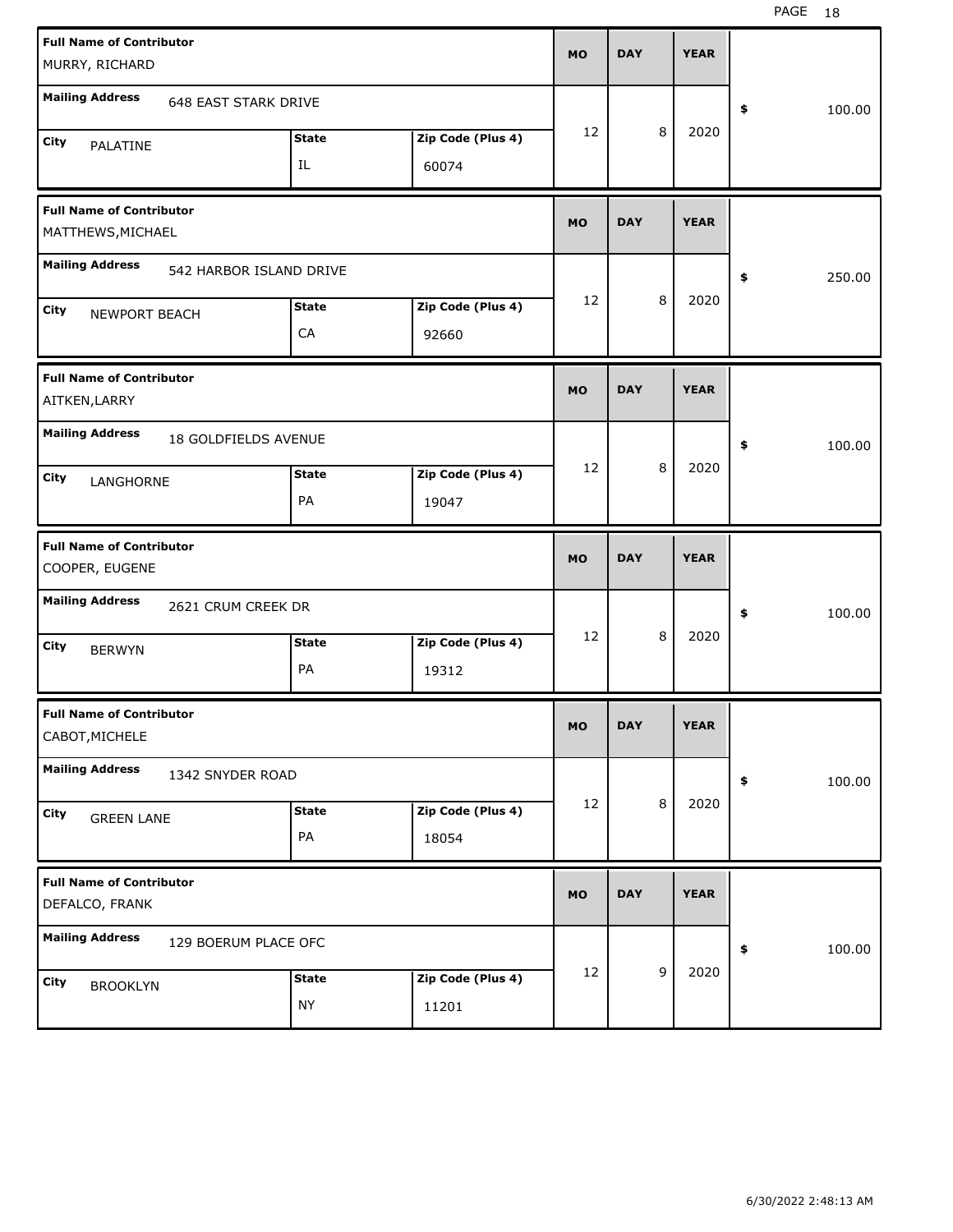| <b>Full Name of Contributor</b><br>SICA, ROBBAN      |                          |                           |                            | <b>MO</b> | <b>DAY</b> |                | <b>YEAR</b> |              |
|------------------------------------------------------|--------------------------|---------------------------|----------------------------|-----------|------------|----------------|-------------|--------------|
| <b>Mailing Address</b>                               | 37 LAKEWOOD DRIVE        |                           |                            |           |            |                |             | \$<br>100.00 |
| City<br>TRUMBULL                                     |                          | <b>State</b><br><b>CT</b> | Zip Code (Plus 4)<br>06611 | 12        |            | 9              | 2020        |              |
| <b>Full Name of Contributor</b><br>MILLER, VIVIAN    |                          |                           |                            | <b>MO</b> | <b>DAY</b> |                | <b>YEAR</b> |              |
| <b>Mailing Address</b>                               | 154 PIE AVE              |                           |                            |           |            |                |             | \$<br>100.00 |
| City<br><b>EVERETT</b>                               |                          | <b>State</b><br>PA        | Zip Code (Plus 4)<br>15537 | 12        |            | 9              | 2020        |              |
| <b>Full Name of Contributor</b><br>CISNEY, DENNY     |                          |                           |                            | <b>MO</b> | <b>DAY</b> |                | <b>YEAR</b> |              |
| <b>Mailing Address</b>                               | 12368 SUNRISE ACRES ROAD |                           |                            |           |            |                |             | \$<br>100.00 |
| City<br>HUNTINGDON                                   |                          | <b>State</b><br>PA        | Zip Code (Plus 4)<br>16652 | 12        |            | 9              | 2020        |              |
|                                                      |                          |                           |                            |           |            |                |             |              |
| <b>Full Name of Contributor</b><br>BURANDT, MARGARET |                          |                           |                            | <b>MO</b> | <b>DAY</b> |                | <b>YEAR</b> |              |
| <b>Mailing Address</b>                               | 6335 SUNBRIAR DRIVE      |                           |                            |           |            |                |             | \$<br>100.00 |
| City<br><b>CUMMING</b>                               |                          | <b>State</b><br>GA        | Zip Code (Plus 4)<br>30040 | 12        |            | 9              | 2020        |              |
| <b>Full Name of Contributor</b><br>DEPODESTA, JOHN   |                          |                           |                            | <b>MO</b> | <b>DAY</b> |                | <b>YEAR</b> |              |
| <b>Mailing Address</b>                               | 224 NORTH ROYAL STREET   |                           |                            |           |            |                |             | \$<br>100.00 |
| City<br>ALEXANDRIA                                   |                          | <b>State</b><br>VA        | Zip Code (Plus 4)<br>22314 | 12        |            | $\mathsf g$    | 2020        |              |
| <b>Full Name of Contributor</b><br>JOST, BRIAN       |                          |                           |                            | <b>MO</b> | <b>DAY</b> |                | <b>YEAR</b> |              |
| <b>Mailing Address</b>                               | 5369 CARR CIRCLE         |                           |                            | 12        |            | $\overline{9}$ | 2020        | \$<br>100.00 |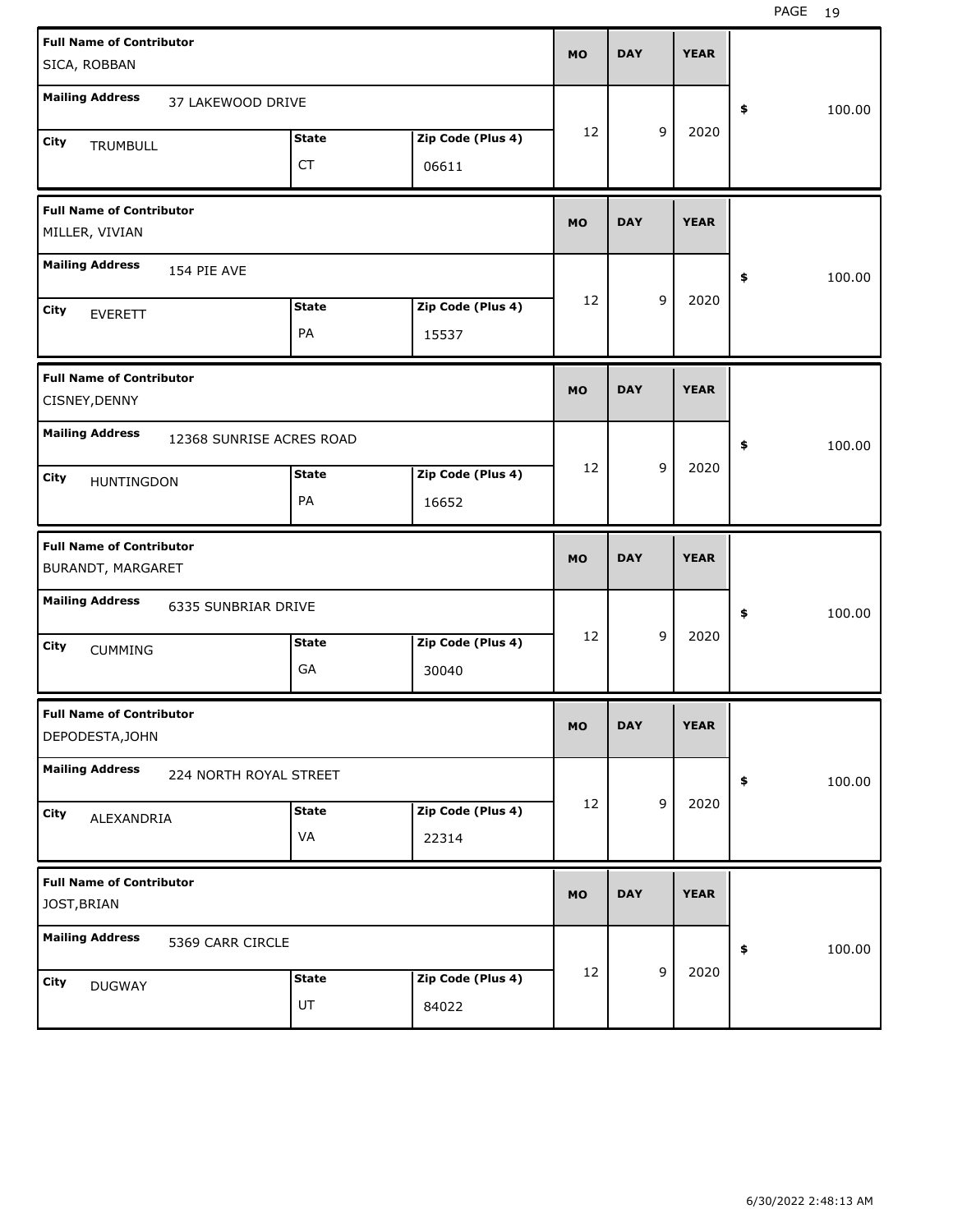| <b>Full Name of Contributor</b>                           |                           |              |                   |           |            |             |              |
|-----------------------------------------------------------|---------------------------|--------------|-------------------|-----------|------------|-------------|--------------|
| OWENS, MARGUERITE                                         |                           |              |                   | <b>MO</b> | <b>DAY</b> | <b>YEAR</b> |              |
| <b>Mailing Address</b>                                    | 35 HABERSHAM WAY NW       |              |                   |           |            |             | \$<br>100.00 |
| City<br><b>ATLANTA</b>                                    |                           | <b>State</b> | Zip Code (Plus 4) | 12        | 10         | 2020        |              |
|                                                           |                           | GA           | 30305             |           |            |             |              |
| <b>Full Name of Contributor</b><br>NICHOLAS, PHYLLIS      |                           |              |                   | <b>MO</b> | <b>DAY</b> | <b>YEAR</b> |              |
| <b>Mailing Address</b>                                    | 40 HOWARD ROAD            |              |                   |           |            |             | \$<br>250.00 |
| City<br><b>GREENWICH</b>                                  |                           | <b>State</b> | Zip Code (Plus 4) | 12        | 10         | 2020        |              |
|                                                           |                           | <b>CT</b>    | 06831             |           |            |             |              |
| <b>Full Name of Contributor</b><br>EICHELMAN, PEGGY BLAND |                           |              |                   | <b>MO</b> | <b>DAY</b> | <b>YEAR</b> |              |
| <b>Mailing Address</b>                                    | 1100 GRAND BOULEVARD #238 |              |                   |           |            |             | \$<br>100.00 |
| City<br><b>BOERNE</b>                                     |                           | <b>State</b> | Zip Code (Plus 4) | 12        | 10         | 2020        |              |
|                                                           |                           | TX           | 78006             |           |            |             |              |
|                                                           |                           |              |                   |           |            |             |              |
| <b>Full Name of Contributor</b><br>WECK, TOM              |                           |              |                   | <b>MO</b> | <b>DAY</b> | <b>YEAR</b> |              |
| <b>Mailing Address</b>                                    | 2305 MACDONOUGH ROAD      |              |                   |           |            |             | \$<br>100.00 |
| City<br>WILMINGTON                                        |                           | <b>State</b> | Zip Code (Plus 4) | 12        | 10         | 2020        |              |
|                                                           |                           | DE           | 19805             |           |            |             |              |
| <b>Full Name of Contributor</b><br>WOLF, DEAN             |                           |              |                   | MO        | <b>DAY</b> | <b>YEAR</b> |              |
| <b>Mailing Address</b>                                    | 3108 CAMINO DE LA SIERRA  |              |                   |           |            |             | \$<br>100.00 |
| <b>City</b><br>ALBUQUERQUE                                |                           | <b>State</b> | Zip Code (Plus 4) | 12        | 11         | 2020        |              |
|                                                           |                           | <b>NM</b>    | 87111             |           |            |             |              |
| <b>Full Name of Contributor</b><br>PARRISH, JOYCE         |                           |              |                   | <b>MO</b> | <b>DAY</b> | <b>YEAR</b> |              |
| <b>Mailing Address</b>                                    | 1552 VANDAGRIFF WAY       |              |                   |           |            |             | \$<br>100.00 |
| <b>City</b><br>CORONA                                     |                           | <b>State</b> | Zip Code (Plus 4) | 12        | 11         | 2020        |              |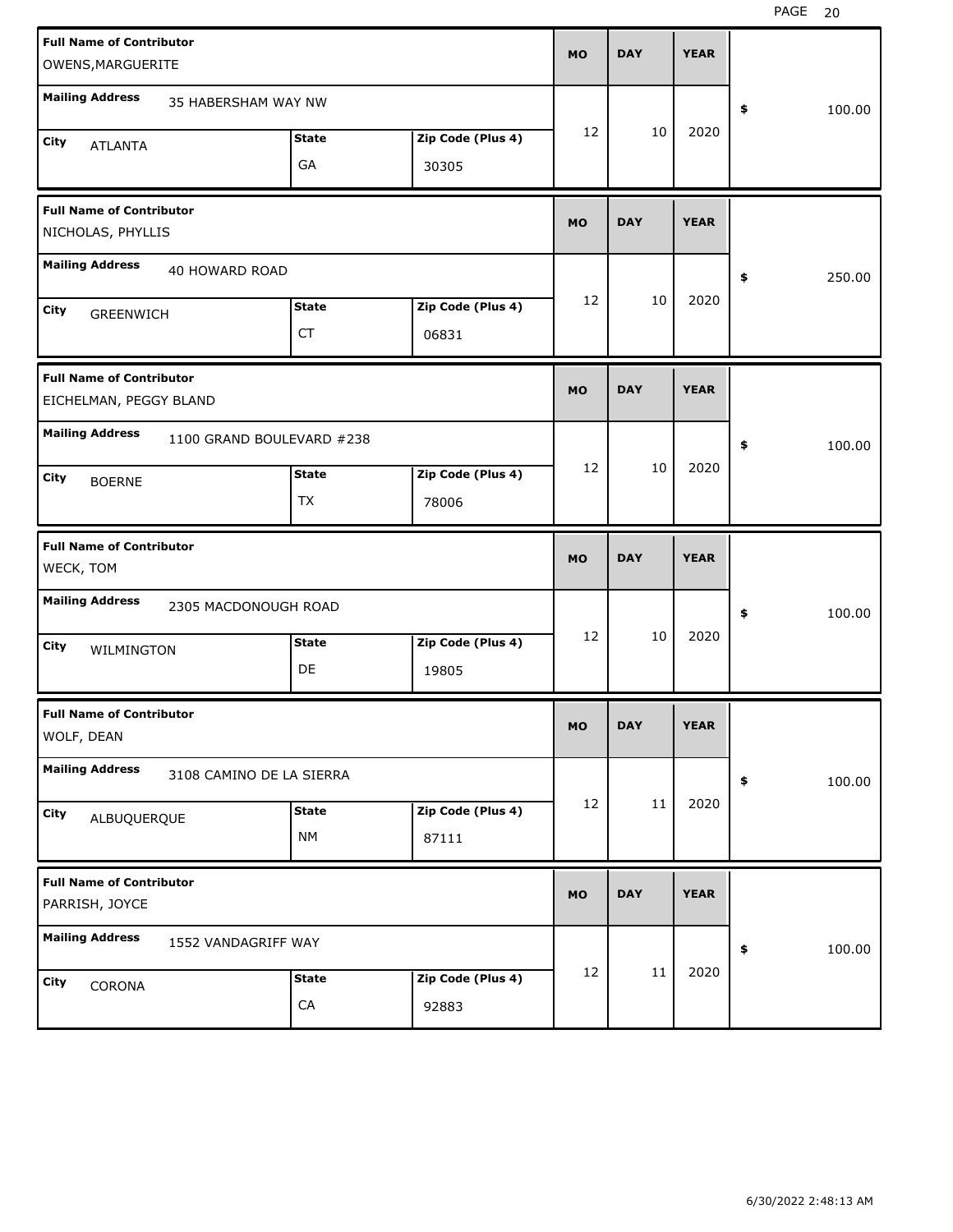| <b>Full Name of Contributor</b><br>NEWTON, JEFF     |              |                   | <b>MO</b> | <b>DAY</b> | <b>YEAR</b> |              |
|-----------------------------------------------------|--------------|-------------------|-----------|------------|-------------|--------------|
|                                                     |              |                   |           |            |             |              |
| <b>Mailing Address</b><br>2168 BURTON AVENUE        |              |                   |           |            |             | \$<br>100.00 |
| City<br><b>OKANOGAN</b>                             | <b>State</b> | Zip Code (Plus 4) | 12        | 11         | 2020        |              |
|                                                     | WA           | 98840             |           |            |             |              |
|                                                     |              |                   |           |            |             |              |
| <b>Full Name of Contributor</b><br>SCHWAAB, RICHARD |              |                   | <b>MO</b> | <b>DAY</b> | <b>YEAR</b> |              |
| <b>Mailing Address</b><br>3701 TRINITY LANE         |              |                   |           |            |             | \$<br>100.00 |
| City                                                | <b>State</b> | Zip Code (Plus 4) | 12        | 11         | 2020        |              |
| <b>NASHOTAH</b>                                     | WI           | 53058             |           |            |             |              |
|                                                     |              |                   |           |            |             |              |
| <b>Full Name of Contributor</b>                     |              |                   | <b>MO</b> | <b>DAY</b> | <b>YEAR</b> |              |
| MADORE, JANET                                       |              |                   |           |            |             |              |
| <b>Mailing Address</b><br>1375 MEGAN DRIVE          |              |                   |           |            |             | \$<br>75.00  |
| City<br>STATE COLLEGE                               | <b>State</b> | Zip Code (Plus 4) | 12        | 11         | 2020        |              |
|                                                     | PA           | 16803             |           |            |             |              |
|                                                     |              |                   |           |            |             |              |
| <b>Full Name of Contributor</b>                     |              |                   | <b>MO</b> | <b>DAY</b> | <b>YEAR</b> |              |
| DORN, DONALD                                        |              |                   |           |            |             |              |
| <b>Mailing Address</b><br>157 SOUTH BEACH DRIVE     |              |                   |           |            |             | \$<br>100.00 |
| City                                                | <b>State</b> | Zip Code (Plus 4) | 12        | 11         | 2020        |              |
| ST AUGUSTINE                                        | FL.          | 32084             |           |            |             |              |
| <b>Full Name of Contributor</b>                     |              |                   |           |            |             |              |
| PORTER, CYNTHIA                                     |              |                   | MO        | <b>DAY</b> | <b>YEAR</b> |              |
| <b>Mailing Address</b><br>45 MILITIA HILL ROAD      |              |                   |           |            |             | \$<br>100.00 |
|                                                     |              |                   | 12        | 11         | 2020        |              |
| City<br>WARRINGTION                                 | <b>State</b> | Zip Code (Plus 4) |           |            |             |              |
|                                                     | PA           | 18976             |           |            |             |              |
|                                                     |              |                   |           |            |             |              |
| <b>Full Name of Contributor</b><br>JACOBSON, CHICHI |              |                   | <b>MO</b> | <b>DAY</b> | <b>YEAR</b> |              |
| <b>Mailing Address</b><br>7 RED WING LANE           |              |                   |           |            |             | \$<br>100.00 |
| City                                                | <b>State</b> | Zip Code (Plus 4) | 12        | 11         | 2020        |              |
| CARBONDALE                                          | CO           | 81623             |           |            |             |              |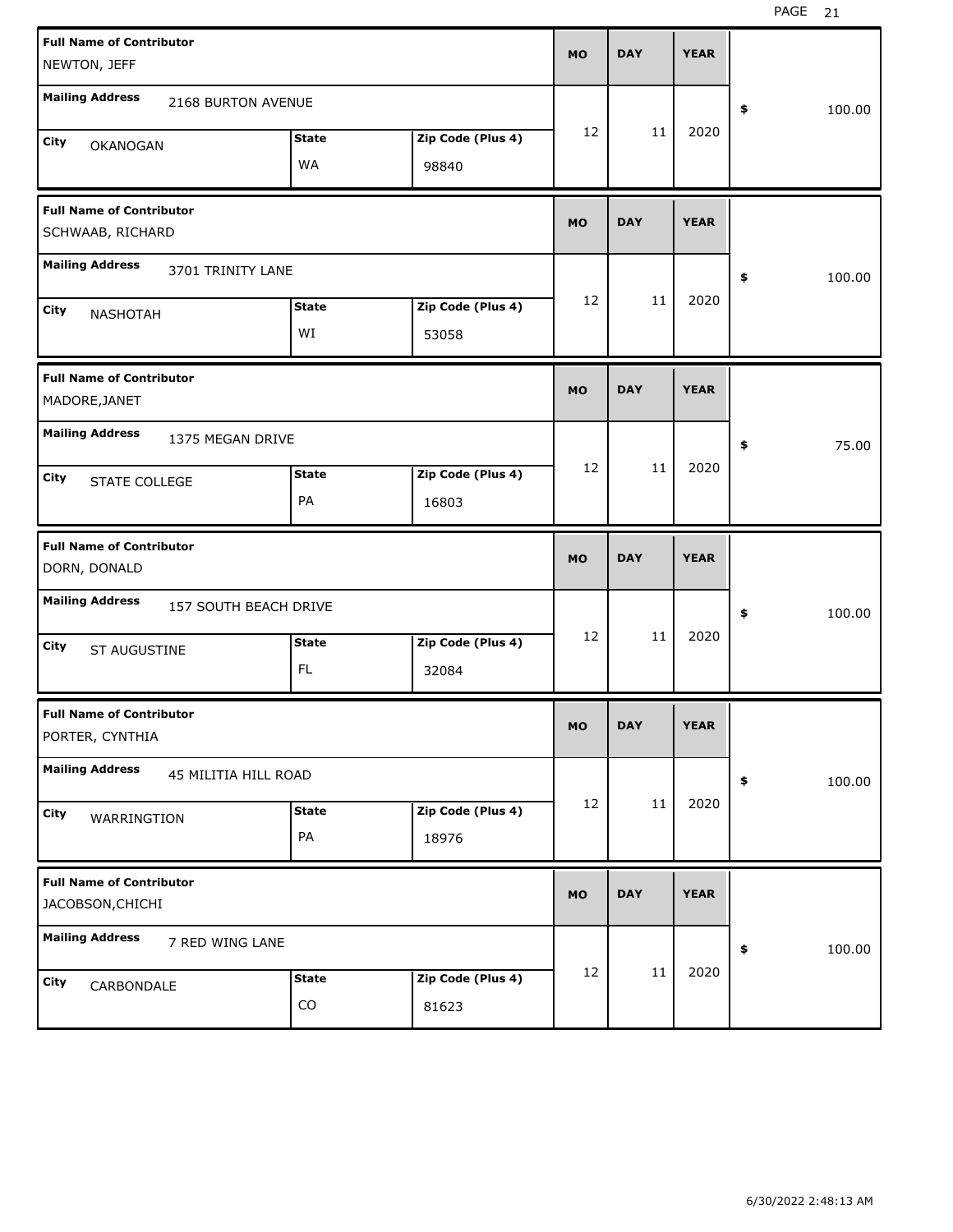| <b>Full Name of Contributor</b>                       | <b>MO</b>         |    | <b>DAY</b> | <b>YEAR</b> |              |  |
|-------------------------------------------------------|-------------------|----|------------|-------------|--------------|--|
| PETERSHEIM, DUANE                                     |                   |    |            |             |              |  |
| <b>Mailing Address</b><br>405 WYNWOOD DR              |                   |    |            |             | \$<br>100.00 |  |
| <b>State</b><br>City<br><b>WILLOW STREET</b>          | Zip Code (Plus 4) | 12 | 11         | 2020        |              |  |
| PA                                                    | 17584             |    |            |             |              |  |
| <b>Full Name of Contributor</b><br>OBLOCK, DAVID      | <b>MO</b>         |    | <b>DAY</b> | <b>YEAR</b> |              |  |
| <b>Mailing Address</b><br>111 KAREN DRIVE             |                   |    |            |             | \$<br>100.00 |  |
| <b>State</b><br>City<br>IRWIN                         | Zip Code (Plus 4) | 12 | 11         | 2020        |              |  |
| PA                                                    | 15642             |    |            |             |              |  |
| <b>Full Name of Contributor</b><br>LEMMER, THOMAS     | <b>MO</b>         |    | <b>DAY</b> | <b>YEAR</b> |              |  |
| <b>Mailing Address</b><br>61 W 15 ST #406             |                   |    |            |             | \$<br>100.00 |  |
| <b>State</b><br>City<br><b>CHICAGO</b>                | Zip Code (Plus 4) | 12 | 12         | 2020        |              |  |
| IL                                                    | 60605             |    |            |             |              |  |
|                                                       |                   |    |            |             |              |  |
| <b>Full Name of Contributor</b><br>CALLON, ROBERT JR. | <b>MO</b>         |    | <b>DAY</b> | <b>YEAR</b> |              |  |
| <b>Mailing Address</b><br>931 OAK TERRACE ROAD        |                   |    |            |             | \$<br>100.00 |  |
| <b>State</b><br>City<br>WESTFIELD                     | Zip Code (Plus 4) | 12 | 12         | 2020        |              |  |
| IN                                                    | 46074             |    |            |             |              |  |
| <b>Full Name of Contributor</b><br>CILIBERTO, JOHN    | МO                |    | <b>DAY</b> | <b>YEAR</b> |              |  |
| <b>Mailing Address</b><br>1334 MINK ROAD              |                   |    |            |             | \$<br>100.00 |  |
| <b>State</b><br>City<br>PERKASIE                      | Zip Code (Plus 4) | 12 | 13         | 2020        |              |  |
| PA                                                    | 18944             |    |            |             |              |  |
| <b>Full Name of Contributor</b><br>JACKSON, HANNAH    | <b>MO</b>         |    | <b>DAY</b> | <b>YEAR</b> |              |  |
| <b>Mailing Address</b><br>875 PARKSIDE LANE           |                   |    |            |             | \$<br>100.00 |  |
| <b>State</b><br>City<br>LANCASTER                     | Zip Code (Plus 4) | 12 | 13         | 2020        |              |  |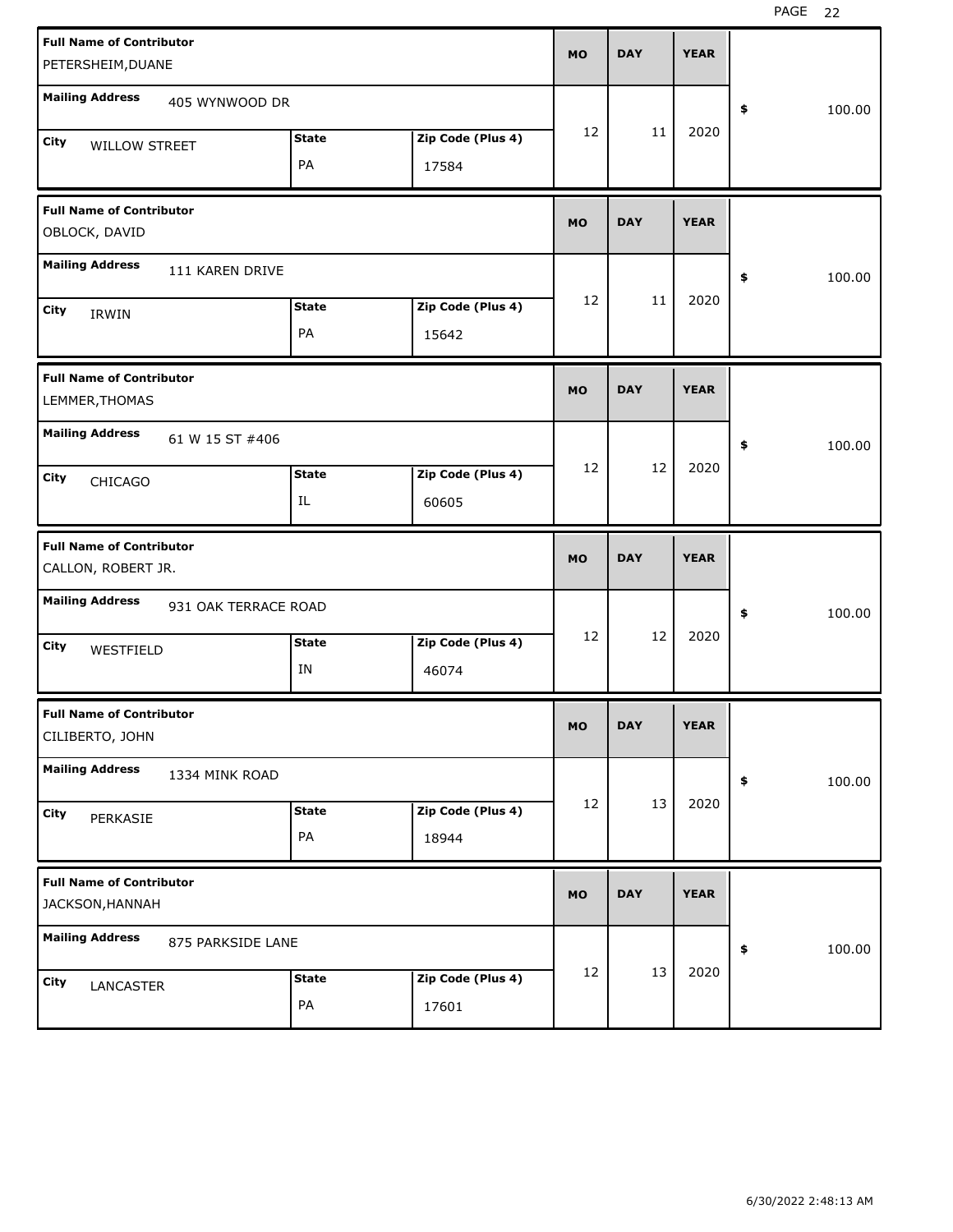| <b>Full Name of Contributor</b>                   |                                 |              |                   | <b>MO</b> | <b>DAY</b> |    | <b>YEAR</b> |              |
|---------------------------------------------------|---------------------------------|--------------|-------------------|-----------|------------|----|-------------|--------------|
| BECKMANN, KLAUS                                   |                                 |              |                   |           |            |    |             |              |
| <b>Mailing Address</b>                            | PO BOX 167                      |              |                   |           |            |    |             | \$<br>100.00 |
| City<br>AMSTERDAM                                 |                                 | <b>State</b> | Zip Code (Plus 4) | 12        |            | 17 | 2020        |              |
|                                                   |                                 | <b>NY</b>    | 12010             |           |            |    |             |              |
|                                                   |                                 |              |                   |           |            |    |             |              |
| <b>Full Name of Contributor</b>                   |                                 |              |                   | <b>MO</b> | <b>DAY</b> |    | <b>YEAR</b> |              |
| GORECKI, DAVID                                    |                                 |              |                   |           |            |    |             |              |
| <b>Mailing Address</b>                            | 2703 ASPEN CIRCLE               |              |                   |           |            |    |             | \$<br>100.00 |
| City<br><b>BLUE BELL</b>                          |                                 | <b>State</b> | Zip Code (Plus 4) | 12        |            | 18 | 2020        |              |
|                                                   |                                 | PA           | 19422             |           |            |    |             |              |
| <b>Full Name of Contributor</b>                   |                                 |              |                   |           |            |    |             |              |
| GORECKI, DAVID                                    |                                 |              |                   | <b>MO</b> | <b>DAY</b> |    | <b>YEAR</b> |              |
| <b>Mailing Address</b>                            | 2703 ASPEN CIRCLE               |              |                   |           |            |    |             |              |
|                                                   |                                 |              |                   | 12        |            | 19 | 2020        | \$<br>100.00 |
| City<br><b>BLUE BELL</b>                          |                                 | <b>State</b> | Zip Code (Plus 4) |           |            |    |             |              |
|                                                   |                                 | PA           | 19422             |           |            |    |             |              |
|                                                   |                                 |              |                   |           |            |    |             |              |
|                                                   |                                 |              |                   |           |            |    |             |              |
| <b>Full Name of Contributor</b>                   | HOFFMAN, RICHARD AND MERRIS ANN |              |                   | <b>MO</b> | <b>DAY</b> |    | <b>YEAR</b> |              |
|                                                   |                                 |              |                   |           |            |    |             |              |
| <b>Mailing Address</b>                            | 1811 LESHER MILL ROAD           |              |                   |           |            |    |             | \$<br>100.00 |
| City                                              |                                 | <b>State</b> | Zip Code (Plus 4) | 12        |            | 19 | 2020        |              |
| PALM                                              |                                 | PA           | 18070             |           |            |    |             |              |
|                                                   |                                 |              |                   |           |            |    |             |              |
| <b>Full Name of Contributor</b><br>JAFFE, MICHELE |                                 |              |                   | <b>MO</b> | <b>DAY</b> |    | <b>YEAR</b> |              |
| <b>Mailing Address</b>                            | 174 EAST STATE STREET           |              |                   |           |            |    |             | \$<br>250.00 |
|                                                   |                                 | <b>State</b> | Zip Code (Plus 4) | 12        |            | 19 | 2020        |              |
| <b>City</b><br><b>DOYLESTOWN</b>                  |                                 | PA           | 18901             |           |            |    |             |              |
|                                                   |                                 |              |                   |           |            |    |             |              |
| <b>Full Name of Contributor</b><br>AHNGER, DONALD |                                 |              |                   | <b>MO</b> | <b>DAY</b> |    | <b>YEAR</b> |              |
| <b>Mailing Address</b>                            | 2505 ANTHEM VILLAGE DRIVE       |              |                   |           |            |    |             | \$<br>55.00  |
|                                                   |                                 | <b>State</b> | Zip Code (Plus 4) | 12        |            | 19 | 2020        |              |
| City<br>HENDERSON                                 |                                 | <b>NV</b>    | 89052             |           |            |    |             |              |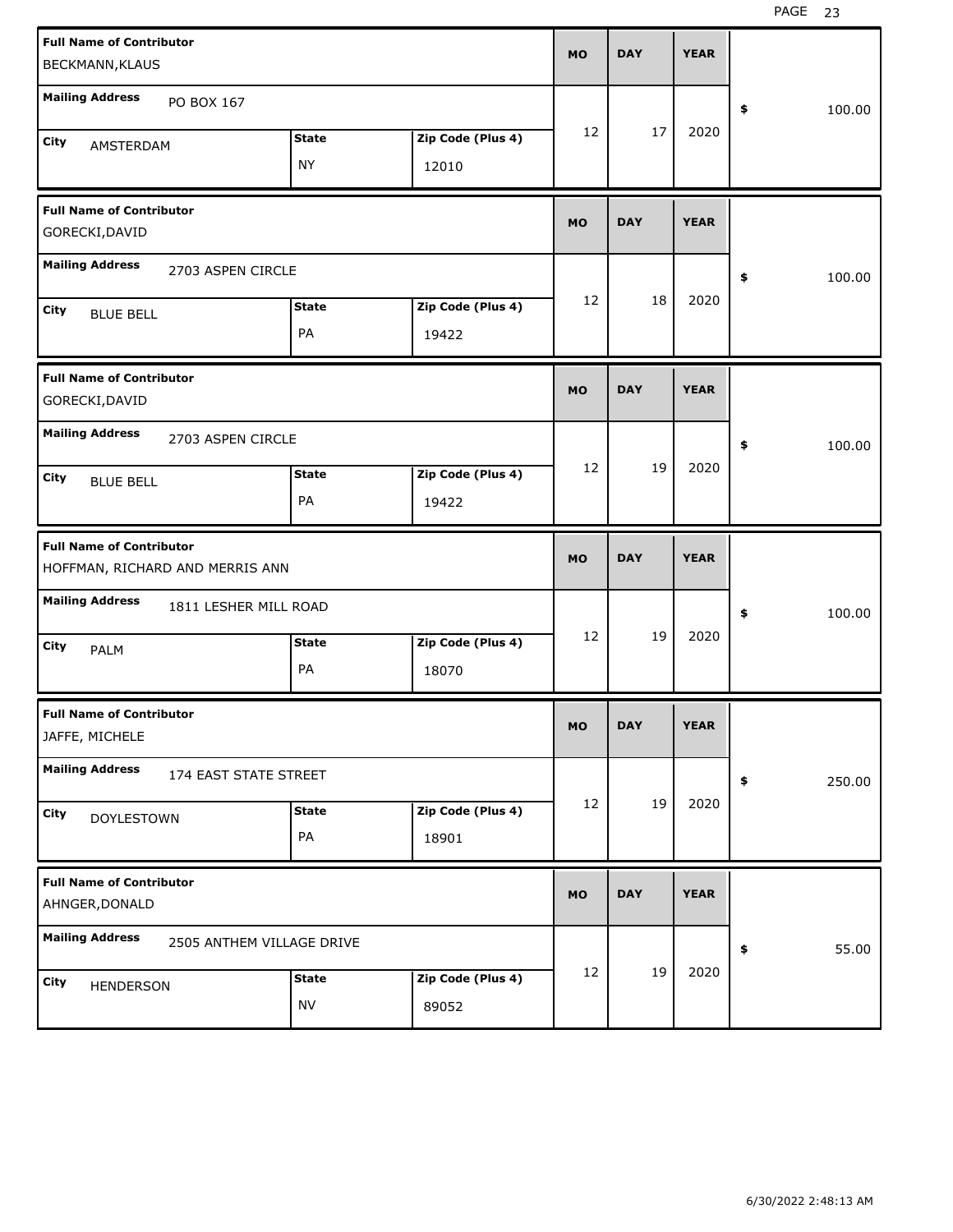| <b>Full Name of Contributor</b>                    |                           |              |                   | <b>MO</b> | <b>DAY</b> | <b>YEAR</b> |              |
|----------------------------------------------------|---------------------------|--------------|-------------------|-----------|------------|-------------|--------------|
| SEIDLE, CAROLYN                                    |                           |              |                   |           |            |             |              |
| <b>Mailing Address</b>                             | <b>20 STURBRIDGE LANE</b> |              |                   |           |            |             | \$<br>250.00 |
| City<br>WAYNE                                      |                           | <b>State</b> | Zip Code (Plus 4) | 12        | 19         | 2020        |              |
|                                                    |                           | PA           | 19087             |           |            |             |              |
| <b>Full Name of Contributor</b><br>CZACHOR, MARTIN |                           |              |                   | <b>MO</b> | <b>DAY</b> | <b>YEAR</b> |              |
| <b>Mailing Address</b>                             | 1671 E BOOT ROAD          |              |                   |           |            |             | \$<br>100.00 |
| City<br><b>WEST CHESTER</b>                        |                           | <b>State</b> | Zip Code (Plus 4) | 12        | 19         | 2020        |              |
|                                                    |                           | PA           | 19380             |           |            |             |              |
| <b>Full Name of Contributor</b><br>MATHES, JOHN    |                           |              |                   | <b>MO</b> | <b>DAY</b> | <b>YEAR</b> |              |
| <b>Mailing Address</b>                             | 10633 SUNSET VIEW EST     |              |                   |           |            |             | \$<br>250.00 |
| City<br><b>ST LOUIS</b>                            |                           | <b>State</b> | Zip Code (Plus 4) | 12        | 19         | 2020        |              |
|                                                    |                           | MO           | 63128             |           |            |             |              |
|                                                    |                           |              |                   |           |            |             |              |
| <b>Full Name of Contributor</b><br>NORKUS, MARY    |                           |              |                   | <b>MO</b> | <b>DAY</b> | <b>YEAR</b> |              |
| <b>Mailing Address</b>                             | 512 DAVIS LANE            |              |                   |           |            |             | \$<br>100.00 |
| City                                               |                           | <b>State</b> | Zip Code (Plus 4) | 12        | 19         | 2020        |              |
| SEWICKLEY                                          |                           | PA           | 15143             |           |            |             |              |
| <b>Full Name of Contributor</b><br>ENGLERT, PATTI  |                           |              |                   | <b>MO</b> | <b>DAY</b> | <b>YEAR</b> |              |
| <b>Mailing Address</b>                             | 512 WOODLAND ROAD         |              |                   |           |            |             | \$<br>250.00 |
| City                                               |                           | <b>State</b> | Zip Code (Plus 4) | 12        | 19         | 2020        |              |
| ALLENHURST                                         |                           | NJ           | 07711             |           |            |             |              |
| <b>Full Name of Contributor</b><br>TROTTER, SCOTT  |                           |              |                   | <b>MO</b> | <b>DAY</b> | <b>YEAR</b> |              |
| <b>Mailing Address</b>                             | 16 CAMPUS BLVD            |              |                   |           |            |             | \$<br>100.00 |
| City<br>NEWTOWN SQUARE                             |                           | <b>State</b> | Zip Code (Plus 4) | 12        | 21         | 2020        |              |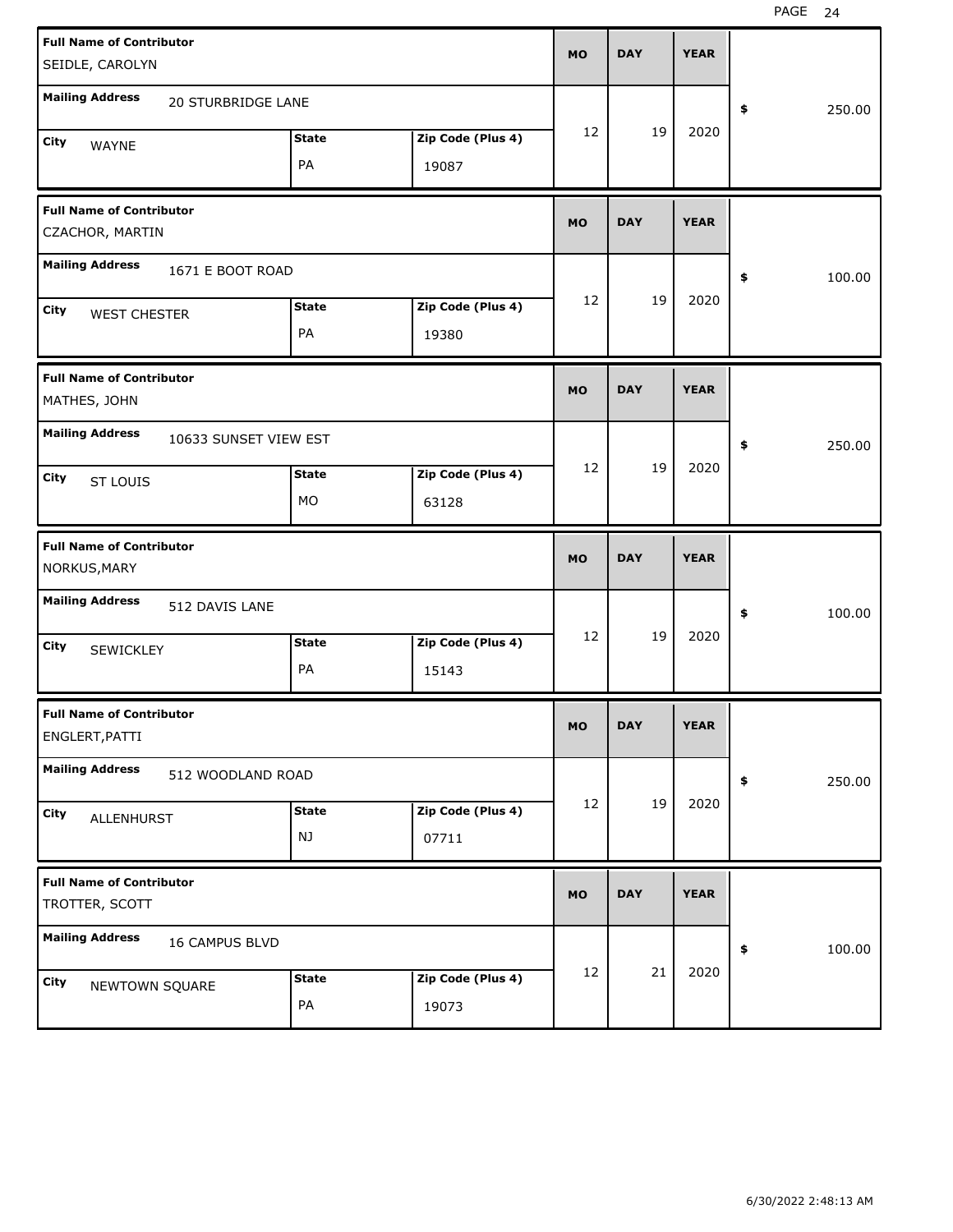| <b>Full Name of Contributor</b><br>KALLATCH, REBEKAH |                           | <b>MO</b>                  | <b>DAY</b> | <b>YEAR</b> |             |              |
|------------------------------------------------------|---------------------------|----------------------------|------------|-------------|-------------|--------------|
| <b>Mailing Address</b><br>3098 WILD RUN ROAD         |                           |                            |            |             |             | \$<br>250.00 |
| City<br><b>PENNSBURG</b>                             | <b>State</b><br><b>PA</b> | Zip Code (Plus 4)<br>18073 | 12         | 22          | 2020        |              |
|                                                      |                           |                            |            |             |             |              |
| <b>Full Name of Contributor</b><br>DRUST, CAROL      |                           |                            | <b>MO</b>  | <b>DAY</b>  | <b>YEAR</b> |              |
| <b>Mailing Address</b><br>3501 BEECHWOOD ROAD        |                           |                            | 12         | 29          | 2020        | 75.00<br>\$  |

**Enter Grand Total of Part A on Schedule I, Detailed Summary Page, Section 2.**

**PAGE TOTAL**

**\$** 12,557.02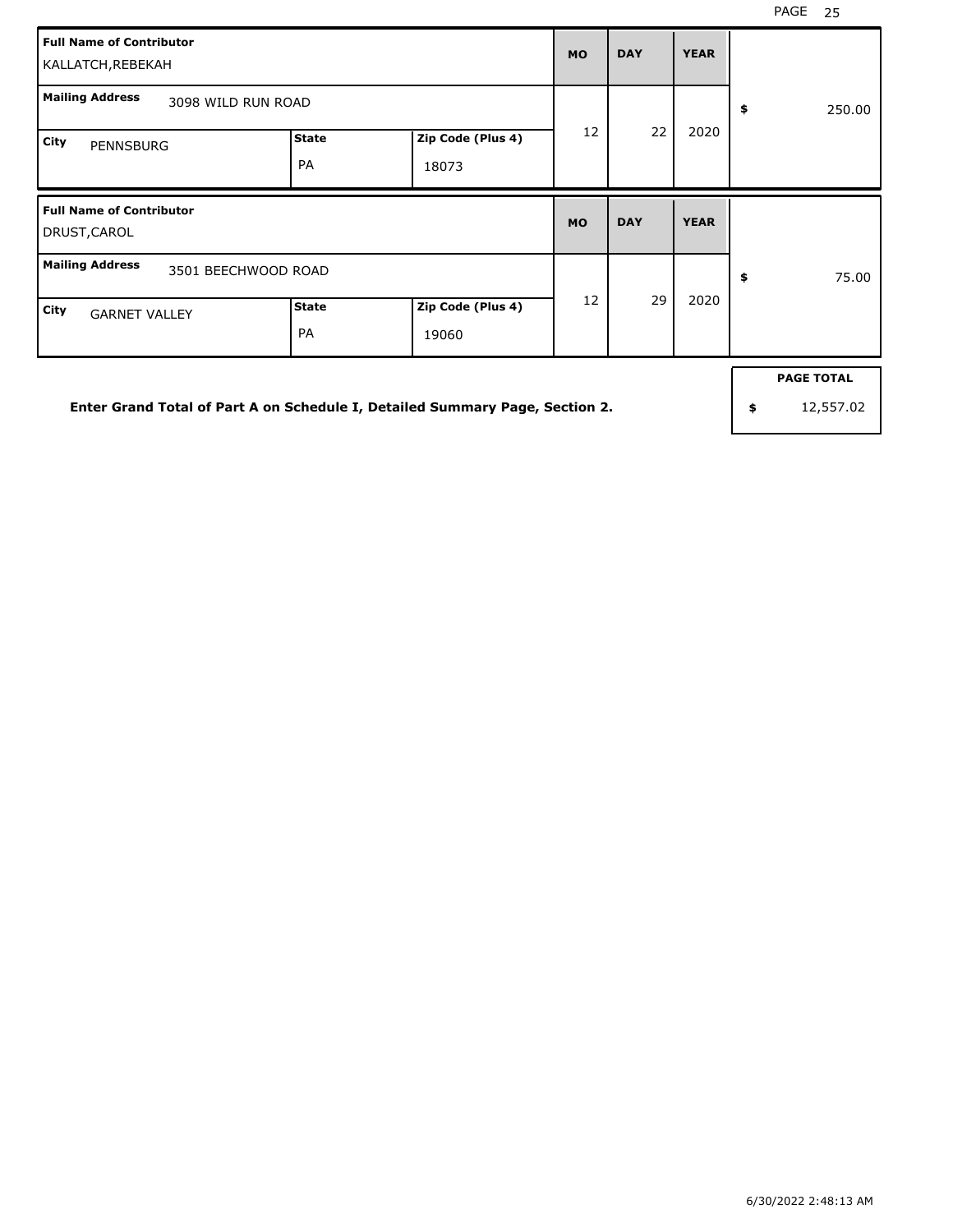## **PART C Contributions Received From Political Committees**

**OVER \$250.00**

 **Use this Part to itemize only contributions received from Political committees with an aggregate value from Over \$250.00 in the reporting period.**

| Name of Filing Committee or Candidate                                                                        |                    |       | <b>Reporting Period</b> |    |             |             |               |                   |  |
|--------------------------------------------------------------------------------------------------------------|--------------------|-------|-------------------------|----|-------------|-------------|---------------|-------------------|--|
| MASTRIANO, DOUG FRIENDS OF                                                                                   |                    |       | From:                   |    | 11/24/2020  | 12/31/2020  |               |                   |  |
|                                                                                                              |                    |       |                         |    | <b>DATE</b> |             | <b>AMOUNT</b> |                   |  |
| <b>Full Name of Contributing Committee</b><br>PENNSYLVANIA LAND TITLE ASSOCIATION POLITICAL ACTION COMMITTEE |                    |       |                         |    | <b>DAY</b>  | <b>YEAR</b> |               |                   |  |
| <b>Mailing Address</b><br>1010 W 8TH AVE, SUITE H                                                            |                    |       |                         |    |             |             | \$            | 500.00            |  |
| City<br><b>KING OF PRUSSIA</b>                                                                               | <b>State</b><br>PA | 19406 | Zip Code (Plus 4)       | 12 | 4           | 2020        |               |                   |  |
|                                                                                                              |                    |       |                         |    |             |             |               | <b>PAGE TOTAL</b> |  |
| Enter Grand Total of Part C on Schedule I, Detailed Summary Page, Section 3.                                 |                    |       |                         |    |             |             | \$            | 500.00            |  |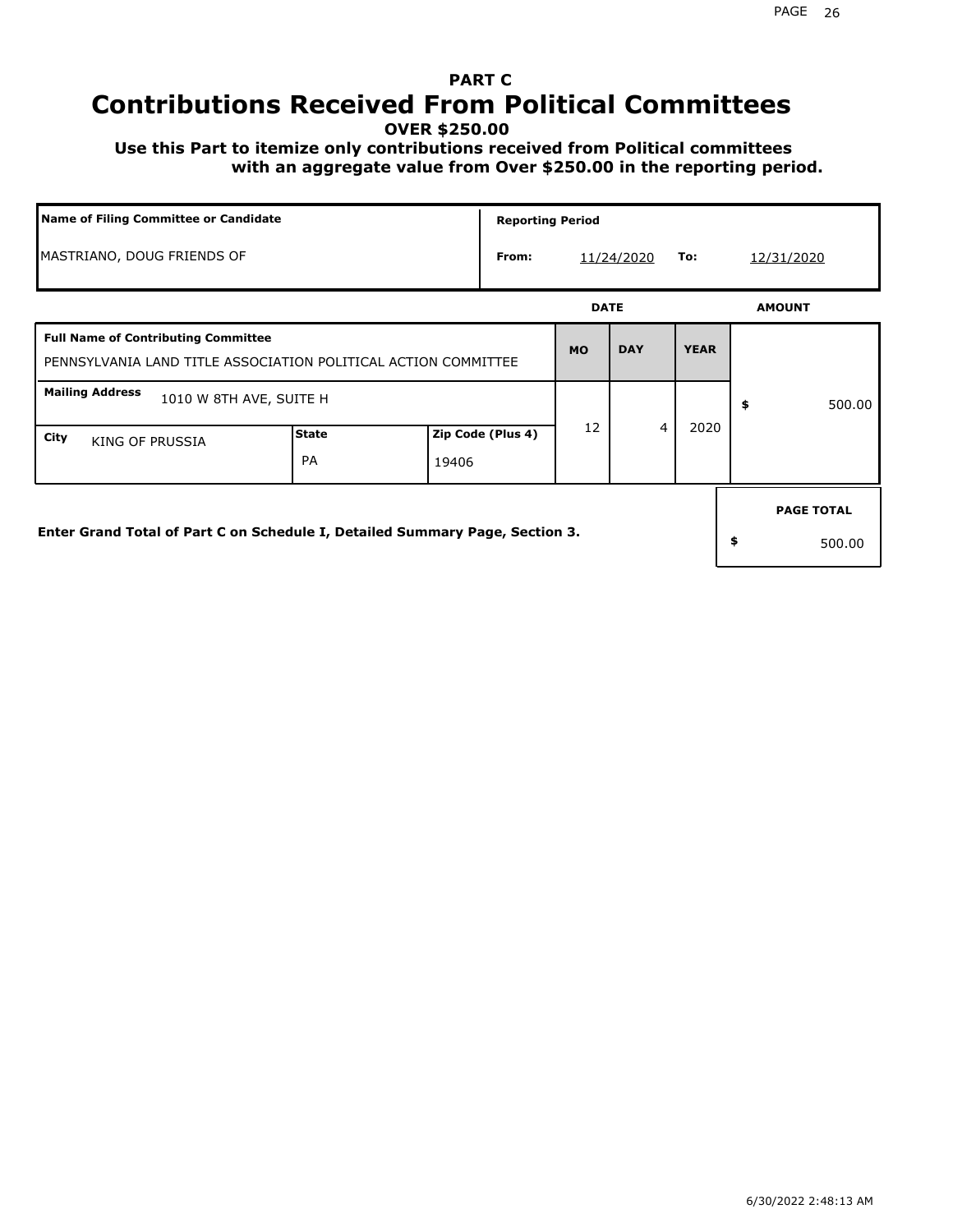## **PART D ALL OTHER CONTRIBUTIONS**

### **OVER \$250.00**

### **Use this Part to itemize all other contributions with an aggregate value of**

 **over \$250.00 in the reporting period.**

 **(Exclude contributions from political committees reported in Part C.)** 

| Name of Filing Committee or Candidate                                         |              |  |                   | <b>Reporting Period</b> |                   |                  |                   |                   |  |
|-------------------------------------------------------------------------------|--------------|--|-------------------|-------------------------|-------------------|------------------|-------------------|-------------------|--|
| MASTRIANO, DOUG FRIENDS OF                                                    |              |  |                   | From:                   |                   | $11/24/2020$ To: |                   | <u>12/31/2020</u> |  |
|                                                                               |              |  |                   |                         |                   | <b>DATE</b>      |                   | <b>AMOUNT</b>     |  |
| <b>Full Name of Contributor</b><br>MILLER, MICHELLE                           |              |  |                   |                         | <b>MO</b>         | <b>DAY</b>       | <b>YEAR</b>       |                   |  |
| Mailing<br>9803 KUNKELS MILL ROAD<br><b>Address</b>                           |              |  |                   |                         |                   |                  |                   | \$<br>500.00      |  |
| City<br><b>KEMPTON</b>                                                        | <b>State</b> |  | Zip Code (Plus 4) |                         | 12                | 7                | 2020              |                   |  |
|                                                                               | PA           |  | 19529             |                         |                   |                  |                   |                   |  |
| <b>Employer Name</b><br>CENTURY 21 KEIM REALTORS                              |              |  |                   | <b>Occupation</b>       |                   | <b>REALITOR</b>  |                   |                   |  |
| <b>Employer Mailing Address/Principal Place of</b><br>City<br><b>Business</b> |              |  |                   |                         | <b>State</b>      |                  | Zip Code (Plus 4) |                   |  |
| 90 N Cedar Crest Blvd<br><b>ALLENTOWN</b>                                     |              |  |                   |                         | PA                |                  | 18104             |                   |  |
| <b>Full Name of Contributor</b><br>GLAZER, MAX                                |              |  |                   |                         | <b>MO</b>         | <b>DAY</b>       | <b>YEAR</b>       |                   |  |
| <b>Mailing</b><br>5523 HARBOR TOWN DR<br><b>Address</b>                       |              |  |                   |                         |                   |                  |                   | \$<br>1,000.00    |  |
| City<br><b>DALLAS</b>                                                         | <b>State</b> |  | Zip Code (Plus 4) |                         | 12                | 8                | 2020              |                   |  |
|                                                                               | <b>TX</b>    |  | 75287             |                         |                   |                  |                   |                   |  |
| <b>Employer Name</b><br><b>GLAZER'S DISTRIBUTORS</b>                          |              |  |                   |                         | <b>Occupation</b> |                  | <b>SALES REP</b>  |                   |  |
| <b>Employer Mailing Address/Principal Place of</b><br><b>Business</b>         |              |  | City              |                         |                   | <b>State</b>     |                   | Zip Code (Plus 4) |  |
| 14911 QUORUM DRIVE STE 150                                                    |              |  | <b>DALLAS</b>     |                         |                   | TX               |                   | 75254             |  |
| <b>Full Name of Contributor</b><br>SHARPEN, LARISSA                           |              |  |                   |                         | <b>MO</b>         | <b>DAY</b>       | <b>YEAR</b>       |                   |  |
| <b>Mailing</b><br>301 TWIN OAKS DRIVE<br><b>Address</b>                       |              |  |                   |                         |                   |                  |                   | \$<br>500.00      |  |
| <b>State</b><br>Zip Code (Plus 4)<br>City<br><b>HAVERTOWN</b>                 |              |  |                   |                         | 12                | 10               | 2020              |                   |  |
|                                                                               | PA           |  | 19083             |                         |                   |                  |                   |                   |  |
| <b>Employer Name</b><br><b>UNKNOWN</b>                                        |              |  |                   | <b>Occupation</b>       |                   | <b>UNKNOWN</b>   |                   |                   |  |
| <b>Employer Mailing Address/Principal Place of</b><br><b>Business</b>         |              |  | City              |                         |                   | <b>State</b>     |                   | Zip Code (Plus 4) |  |
| <b>UNKNOWN</b>                                                                |              |  | <b>HAVERTOWN</b>  |                         |                   | PA               |                   | 19083             |  |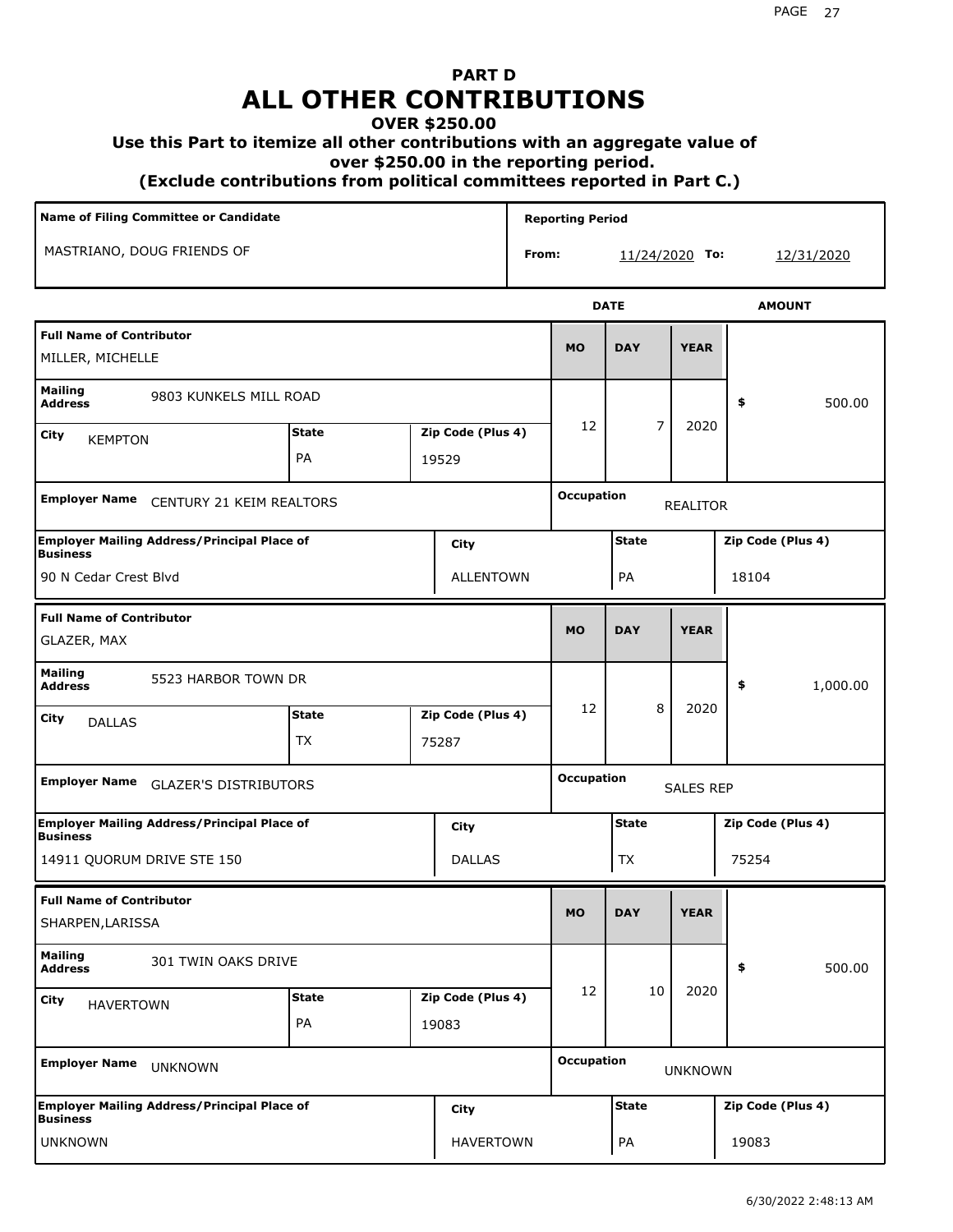| Full Name of Contributor<br>BELLET, JAYMIE                                   | <b>MO</b>   | <b>DAY</b>                 | <b>YEAR</b> |                                     |      |                                     |  |  |
|------------------------------------------------------------------------------|-------------|----------------------------|-------------|-------------------------------------|------|-------------------------------------|--|--|
| Mailing<br>123 FREEDOM VALLEY CIR<br><b>Address</b>                          |             |                            |             |                                     |      | \$<br>500.00                        |  |  |
| City<br><b>KUTZTOWN</b>                                                      | State<br>PA | Zip Code (Plus 4)<br>19320 | 28<br>12    |                                     | 2020 |                                     |  |  |
| <b>Employer Name</b><br>RETIRED                                              |             |                            |             | <b>Occupation</b><br><b>RETIRED</b> |      |                                     |  |  |
| <b>Employer Mailing Address/Principal Place of</b><br><b>Business</b>        |             | City                       |             | <b>State</b>                        |      | Zip Code (Plus 4)                   |  |  |
| l 123 FREEDOM VALLEY CIR                                                     |             | <b>KUTZTOWN</b>            |             | PA                                  |      | 19320                               |  |  |
| Enter Grand Total of Part C on Schedule I, Detailed Summary Page, Section 3. |             |                            |             |                                     |      | <b>PAGE TOTAL</b><br>\$<br>2,500.00 |  |  |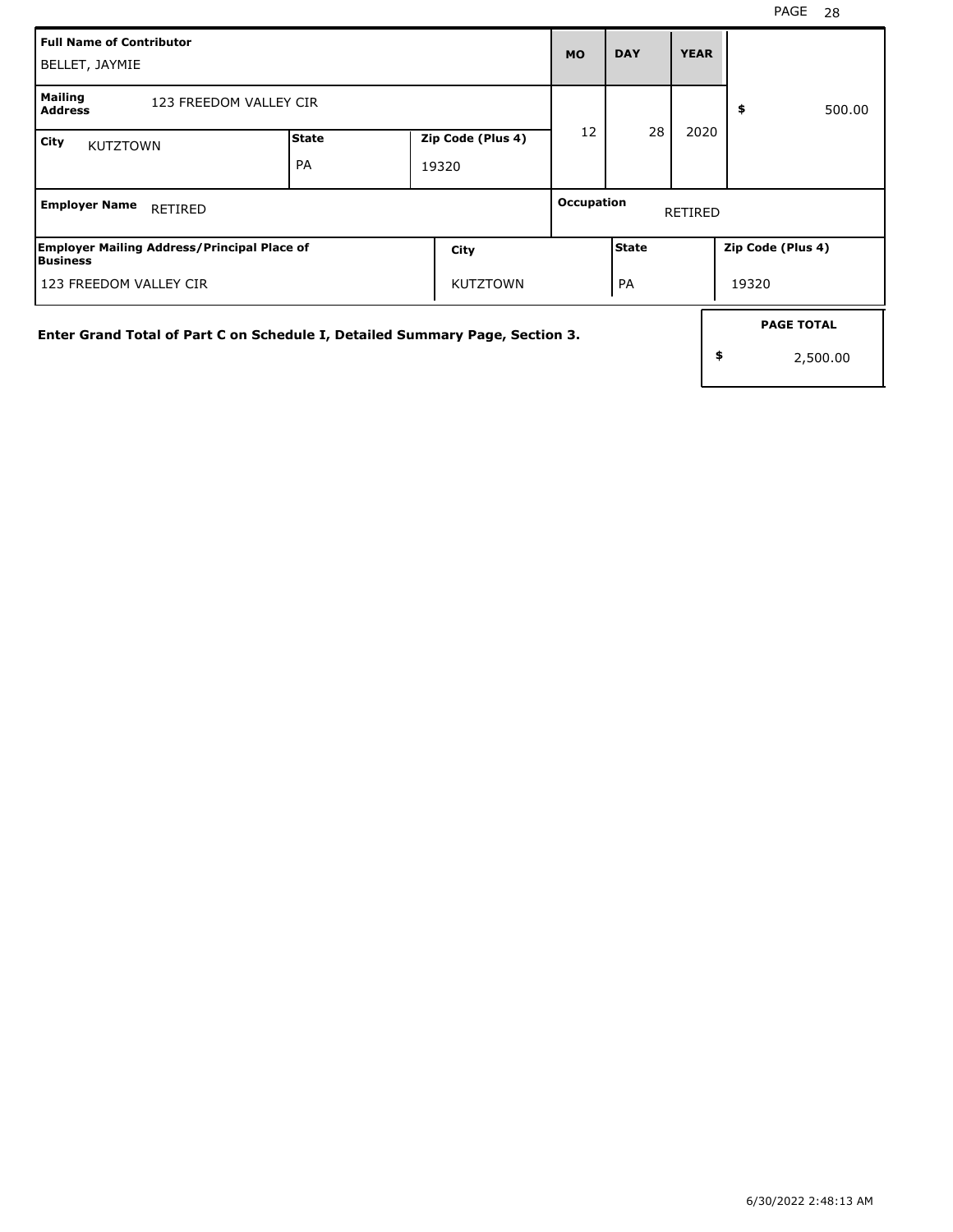### **PART E OTHER RECEIPTS**

#### **REFUNDS, INTEREST INCOME, RETURNED CHECKS, ETC.**

#### **Use this Part to report refunds received, interest earned, returned checks and**

### **prior expenditures that were returned to the filer.**

| Name of Filing Committee or Candidate                                        |              |                   | <b>Reporting Period</b> |           |             |             |    |                   |      |
|------------------------------------------------------------------------------|--------------|-------------------|-------------------------|-----------|-------------|-------------|----|-------------------|------|
|                                                                              |              |                   | From:                   |           |             | To:         |    |                   |      |
|                                                                              |              |                   |                         |           | <b>DATE</b> |             |    | <b>AMOUNT</b>     |      |
| <b>Full Name</b>                                                             |              |                   |                         | <b>MO</b> | <b>DAY</b>  | <b>YEAR</b> |    |                   |      |
| <b>Mailing Address</b>                                                       |              |                   |                         |           |             |             | \$ |                   | 0.00 |
| City                                                                         | <b>State</b> | Zip Code (Plus 4) |                         |           |             |             |    |                   |      |
| <b>Receipt Description</b>                                                   |              |                   |                         |           |             |             |    |                   |      |
| Enter Grand Total of Part E on Schedule I, Detailed Summary Page, Section 4. |              |                   |                         |           |             |             |    | <b>PAGE TOTAL</b> |      |
|                                                                              |              |                   |                         |           |             |             | \$ | 0.00              |      |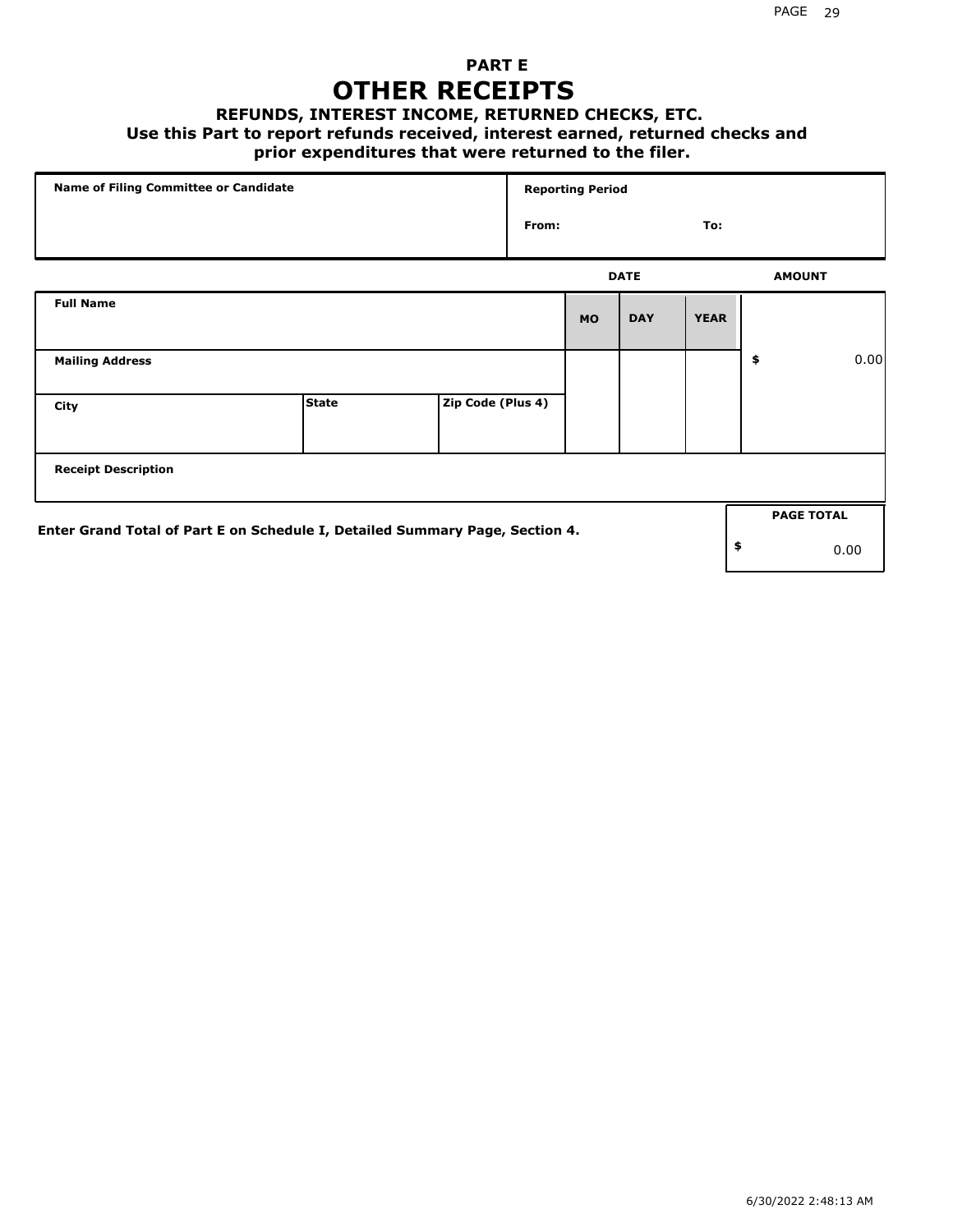### **SCHEDULE II IN-KIND CONTRIBUTIONS AND VALUABLE THINGS RECEIVED USE THIS SCHEDULE TO REPORT ALL IN-KIND CONTRIBUTIONS OF VALUABLE THINGS**

## **DURING THE REPORTING PERIOD.**

**Detailed Summary Page**

| <b>Name of Filing Committee or Candidate</b>                                                                                                                                | <b>Reporting Period</b> |                  |            |  |  |  |  |  |  |  |
|-----------------------------------------------------------------------------------------------------------------------------------------------------------------------------|-------------------------|------------------|------------|--|--|--|--|--|--|--|
| MASTRIANO, DOUG FRIENDS OF                                                                                                                                                  | From:                   | $11/24/2020$ To: | 12/31/2020 |  |  |  |  |  |  |  |
| 1. UNITEMIZED IN-KIND CONTRIBUTIONS RECEIVED - VALUE OF \$50.00 OR LESS PER CONTRIBUTOR                                                                                     |                         |                  |            |  |  |  |  |  |  |  |
| <b>TOTAL for the Reporting Period</b>                                                                                                                                       | (1)                     | \$               | 0.00       |  |  |  |  |  |  |  |
| 2. IN-KIND CONTRIBUTIONS RECEIVED - VALUE OF \$50.01 TO \$250.00 (FROM PART F)                                                                                              |                         |                  |            |  |  |  |  |  |  |  |
| <b>TOTAL for the Reporting Period</b>                                                                                                                                       | (2)                     | \$               | 0.00       |  |  |  |  |  |  |  |
| 3. IN-KIND CONTRIBUTION RECIEVED - VALUE OVER \$250.00 (FROM PART G)                                                                                                        |                         |                  |            |  |  |  |  |  |  |  |
| <b>TOTAL for the Reporting Period</b>                                                                                                                                       | (3)                     | \$               | 0.00       |  |  |  |  |  |  |  |
| TOTAL VALUE OF IN-KIND CONTRIBUTIONS DURING THIS REPORTING PERIOD (Add and enter<br>amount totals from Boxes 1,2, and 3; also enter on Page 1, Reports Cover Page, Item F.) |                         | \$               | 0.00       |  |  |  |  |  |  |  |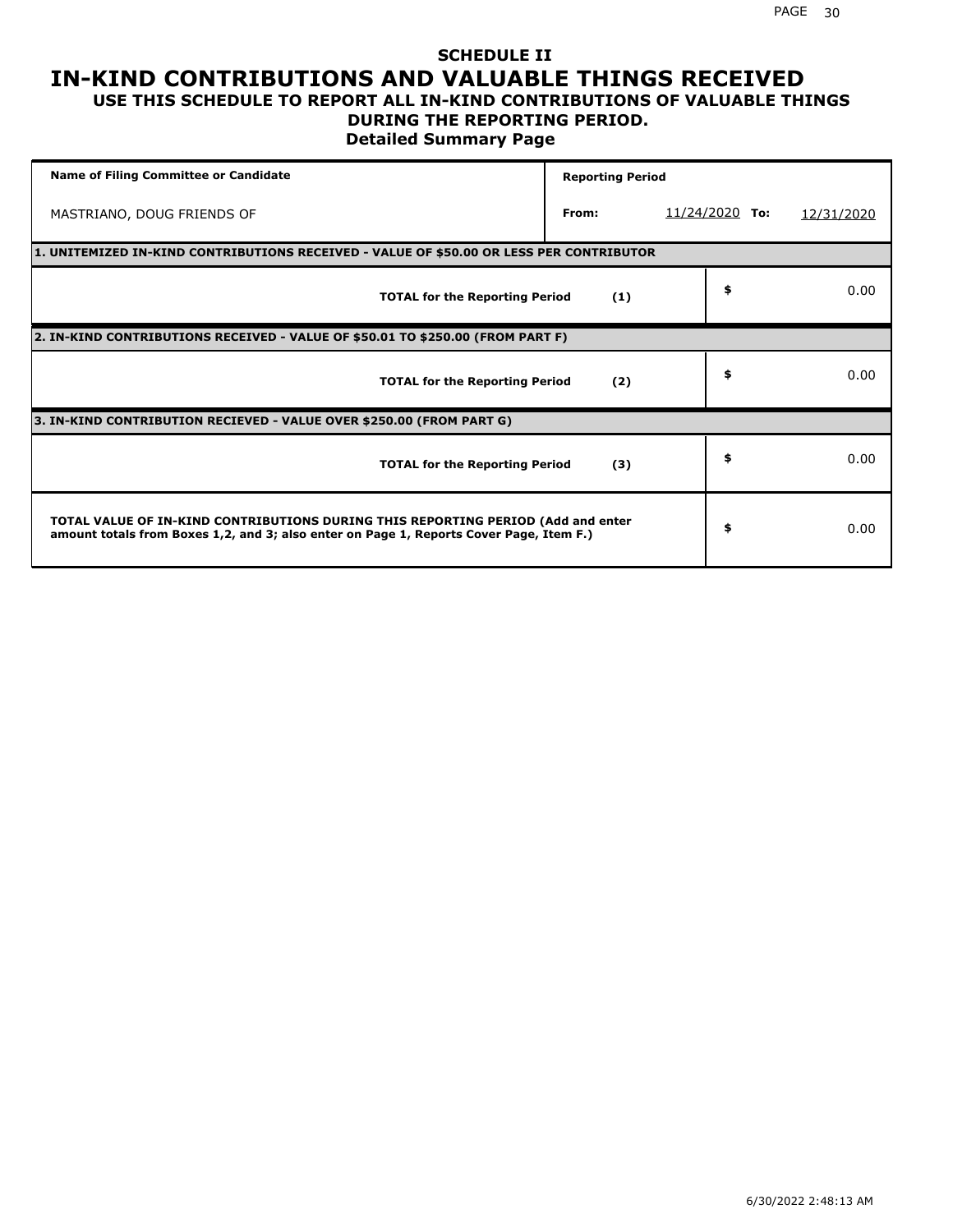## **SCHEDULE II PART F IN-KIND CONTRIBUTIONS RECEIVED**

## **VALUE OF \$50.01 TO \$250.00**

| Name of Filing Committee or Candidate                                                                         |              |                   |  | <b>Reporting Period</b> |             |                   |      |  |  |
|---------------------------------------------------------------------------------------------------------------|--------------|-------------------|--|-------------------------|-------------|-------------------|------|--|--|
|                                                                                                               |              |                   |  |                         |             | To:               |      |  |  |
|                                                                                                               |              |                   |  | <b>DATE</b>             |             | <b>AMOUNT</b>     |      |  |  |
| <b>Full Name of Contributor</b>                                                                               |              |                   |  | <b>DAY</b>              | <b>YEAR</b> |                   |      |  |  |
| <b>Mailing Address</b>                                                                                        |              |                   |  |                         |             | \$                | 0.00 |  |  |
| City                                                                                                          | <b>State</b> | Zip Code (Plus 4) |  |                         |             |                   |      |  |  |
| <b>Description of Contribution:</b>                                                                           |              |                   |  |                         |             |                   |      |  |  |
| Enter Grand Total of Part F on Schedule II, In-Kind Contributions Detailed Summary Page,<br><b>Section 2.</b> |              |                   |  |                         |             | <b>PAGE TOTAL</b> |      |  |  |
|                                                                                                               |              |                   |  |                         | \$          |                   | 0.00 |  |  |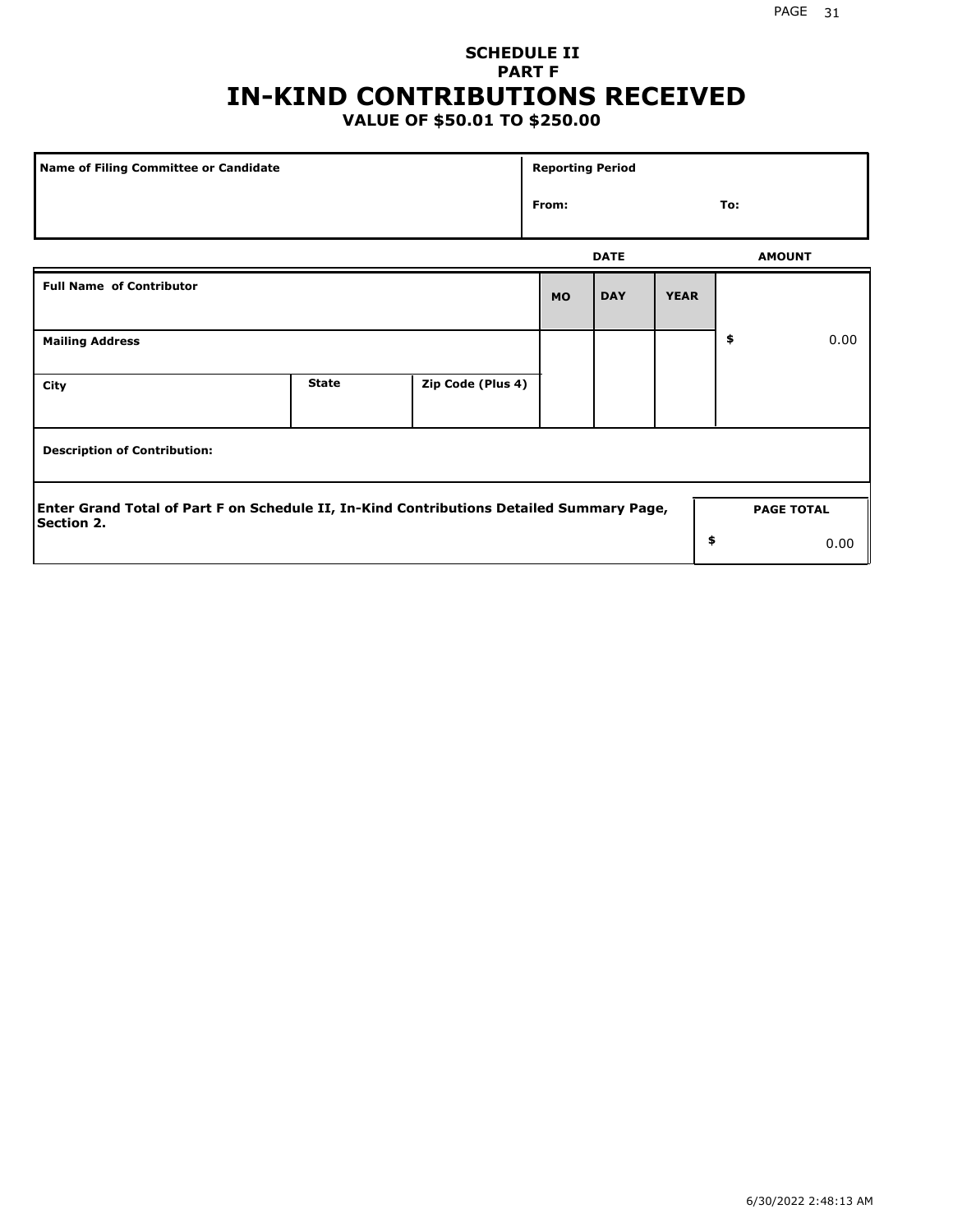### **SCHEDULE II PART G IN-KIND CONTRIBUTIONS RECEIVED VALUE OVER \$250.00**

|                                                                                               | Name of Filing Committee or Candidate |  |                  | <b>Reporting Period</b> |                            |              |                                    |             |               |      |
|-----------------------------------------------------------------------------------------------|---------------------------------------|--|------------------|-------------------------|----------------------------|--------------|------------------------------------|-------------|---------------|------|
|                                                                                               |                                       |  |                  |                         |                            | From:<br>To: |                                    |             |               |      |
|                                                                                               |                                       |  |                  |                         | <b>DATE</b>                |              |                                    |             | <b>AMOUNT</b> |      |
| <b>Full Name of Contributor</b>                                                               |                                       |  |                  |                         |                            | <b>MO</b>    | <b>DAY</b>                         | <b>YEAR</b> |               |      |
| <b>Mailing Address</b>                                                                        |                                       |  |                  |                         |                            |              |                                    |             | \$            | 0.00 |
| City                                                                                          | <b>State</b>                          |  | Zip Code(Plus 4) |                         |                            |              |                                    |             |               |      |
| <b>Employer of Contributor</b>                                                                |                                       |  |                  | <b>Occupation</b>       |                            |              |                                    |             |               |      |
| <b>State</b><br><b>Employer Mailing Address/Principal Place of</b><br>City<br><b>Business</b> |                                       |  |                  |                         | <b>Zip Code(Plus</b><br>4) |              | <b>Description of Contribution</b> |             |               |      |

| Enter Grand Total of Part G on Schedule II, In-Kind Contributions Detailed |  | <b>PAGE TOTAL</b> |
|----------------------------------------------------------------------------|--|-------------------|
| Summary Page, Section 3.                                                   |  | 0.00              |
|                                                                            |  |                   |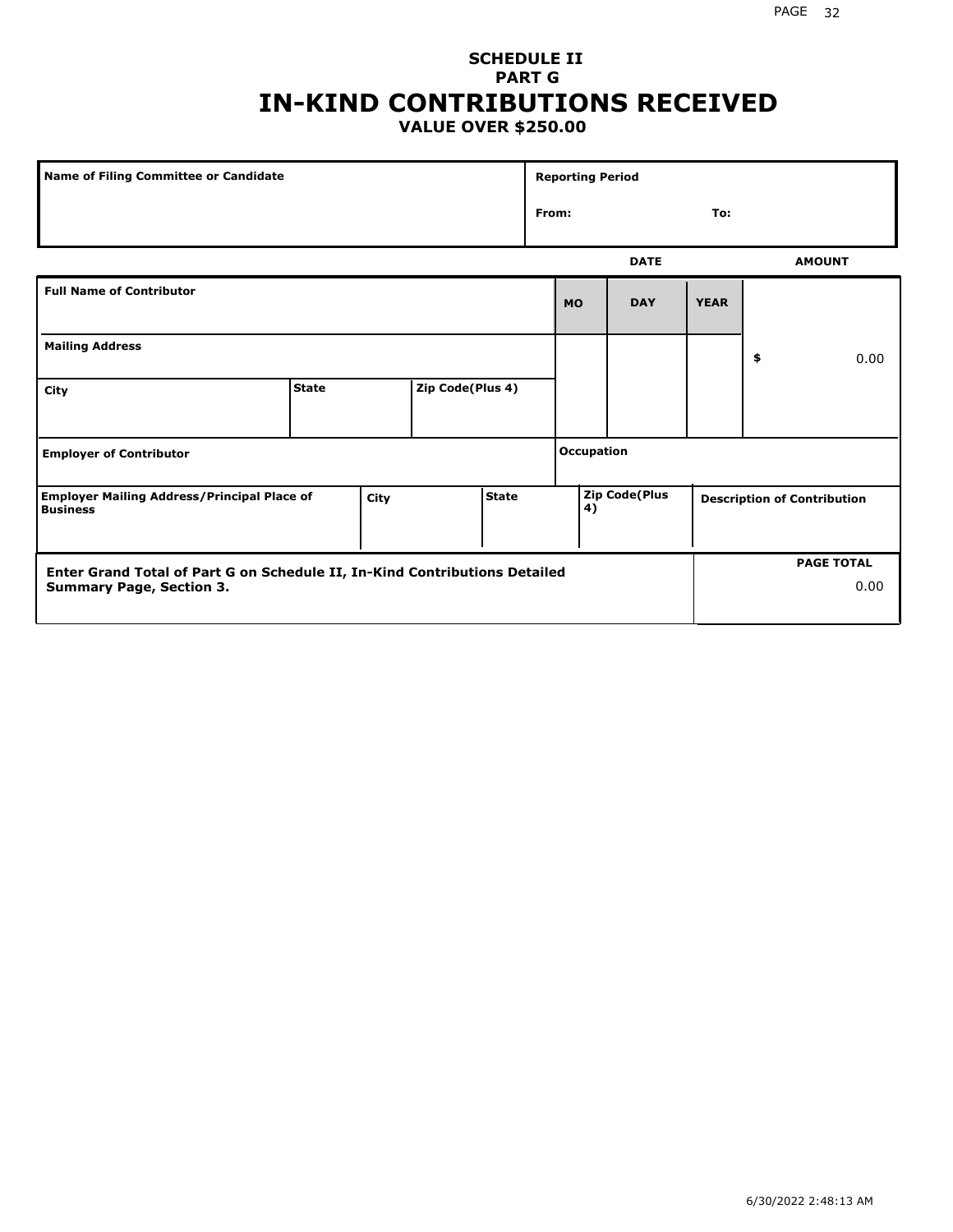## **SCHEDULE III STATEMENT OF EXPENDITURES**

| Name of Filing Committee or Candidate                    |                                     |                                                              |                                                 |                                                              |               |     |            |
|----------------------------------------------------------|-------------------------------------|--------------------------------------------------------------|-------------------------------------------------|--------------------------------------------------------------|---------------|-----|------------|
| MASTRIANO, DOUG FRIENDS OF                               |                                     |                                                              | From                                            |                                                              | 11/24/2020    | To: | 12/31/2020 |
|                                                          |                                     |                                                              |                                                 | <b>DATE</b>                                                  | <b>AMOUNT</b> |     |            |
| <b>To Whom Paid</b><br>ANEDOT                            |                                     |                                                              | <b>MO</b>                                       | <b>DAY</b>                                                   | <b>YEAR</b>   |     |            |
| <b>Mailing Address</b><br>1340 Poydras Street Suite 1770 |                                     |                                                              | 11                                              | 30                                                           | 2020          | \$  | 557.90     |
| City<br><b>NEW ORLEANS</b>                               |                                     | <b>Description of Expenditure</b><br><b>TRANSACTION FEES</b> |                                                 |                                                              |               |     |            |
| <b>To Whom Paid</b><br>ANEDOT                            | <b>MO</b>                           | <b>DAY</b>                                                   | <b>YEAR</b>                                     |                                                              |               |     |            |
| <b>Mailing Address</b><br>1340 Poydras Street Suite 1770 | 12                                  | 31                                                           | 2020                                            | \$                                                           | 25,279.07     |     |            |
| City<br><b>NEW ORLEANS</b>                               | <b>State</b><br>LA                  | Zip Code (Plus 4)<br>70112                                   |                                                 | <b>Description of Expenditure</b><br><b>TRANSACTION FEES</b> |               |     |            |
| <b>To Whom Paid</b><br>MAGNUM BROADCASTING               | <b>MO</b>                           | <b>DAY</b>                                                   | <b>YEAR</b>                                     |                                                              |               |     |            |
| <b>Mailing Address</b><br>PO BOX 436                     |                                     |                                                              | 12                                              | 26                                                           | 2020          | \$  | 500.00     |
| City<br>STATE COLLEGE                                    | <b>State</b><br>PA                  | Zip Code (Plus 4)<br>16804                                   | <b>Description of Expenditure</b><br>RADIO SPOT |                                                              |               |     |            |
| <b>To Whom Paid</b><br>MAIL CHIMP                        |                                     |                                                              | <b>MO</b>                                       | <b>DAY</b>                                                   | <b>YEAR</b>   |     |            |
| <b>Mailing Address</b>                                   | 675 PONCE DE LEON AVE NE SUITE 5000 |                                                              | 12                                              | 29                                                           | 2020          | \$  | 56.17      |
| City<br><b>ATLANTA</b>                                   | <b>State</b><br>GA                  | Zip Code (Plus 4)<br>30308                                   |                                                 | <b>Description of Expenditure</b><br><b>EMAIL SERVICES</b>   |               |     |            |
| <b>To Whom Paid</b><br>WOLF BUS LINES                    |                                     |                                                              |                                                 | <b>DAY</b>                                                   | <b>YEAR</b>   |     |            |
| <b>Mailing Address</b><br>200 OLD US RT 15               |                                     |                                                              | 12                                              | 29                                                           | 2020          | \$  | 1,100.00   |
| City<br>YORK SPRINGS                                     | <b>State</b><br>PA                  | Zip Code (Plus 4)<br>17372                                   |                                                 | <b>Description of Expenditure</b><br><b>BUS RESERVATION</b>  |               |     |            |